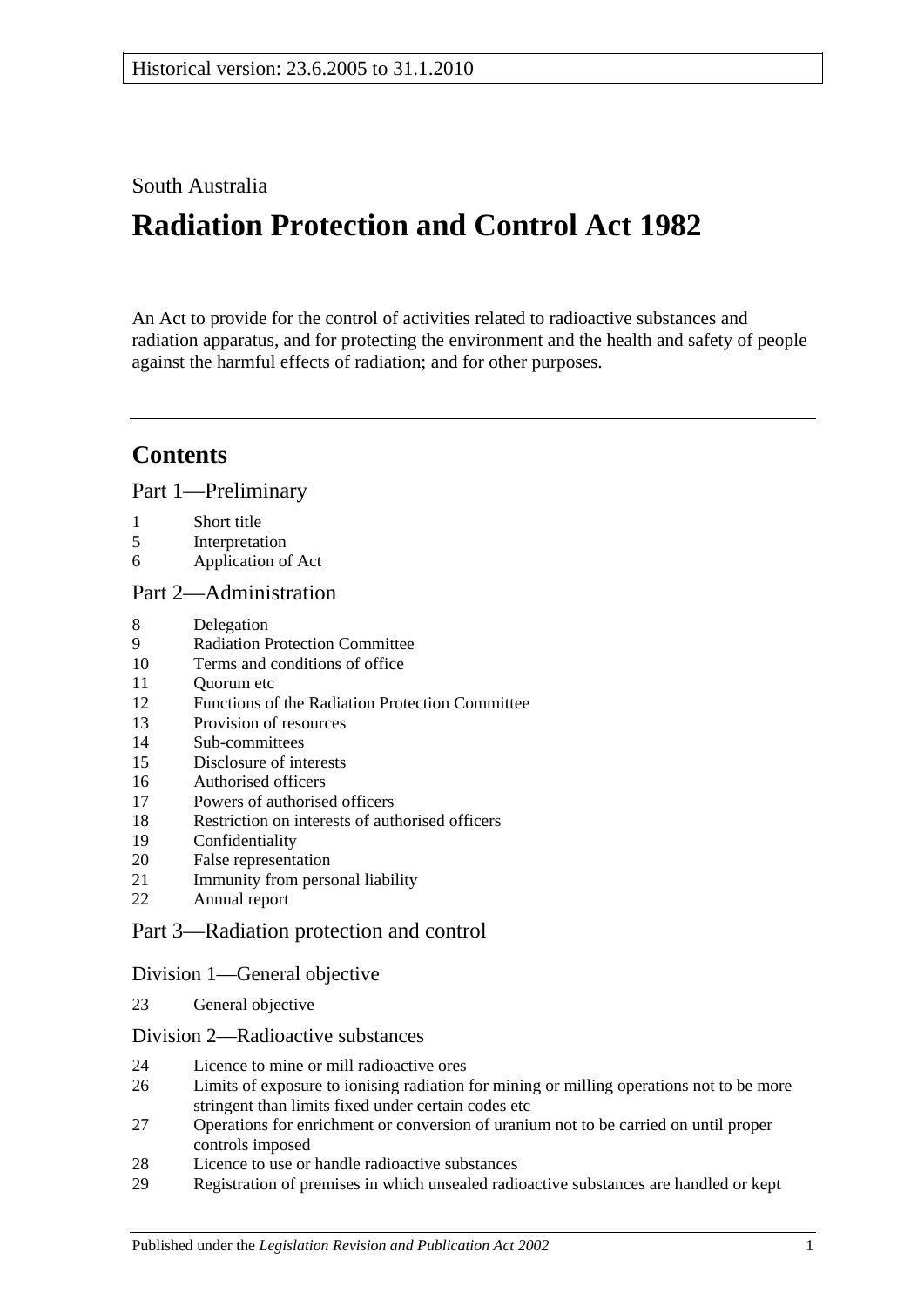#### 30 [Registration of sealed radioactive source](#page-12-1)

[Division 3—Radiation apparatus](#page-12-2)

- 31 [Licences to operate radiation apparatus](#page-12-3)
- 32 [Registration of radiation apparatus](#page-13-0)
- 33 [Offence for registered owner to cause, suffer or permit unlicensed person to operate](#page-14-0)  [radiation apparatus](#page-14-0)

#### [Division 4—General provisions with respect to authorities](#page-14-1)

- 34 [Minister may require information to determine applications](#page-14-2)
- 35 [Minister required to refer certain matters to Committee](#page-14-3)
- 36 [Conditions of authorities](#page-14-4)
- 37 [Term of licences and registration and their renewal](#page-15-0)
- 38 [Register](#page-15-1)
- 40 [Surrender, suspension and cancellation of licences and registration](#page-15-2)
- 41 [Review of decisions relating to authorities](#page-16-0)
- [Division 5—Dangerous situations](#page-17-0)

42 [Powers to deal with dangerous situations](#page-17-1)

[Division 6—Regulations](#page-18-0)

43 [Regulations](#page-18-1)

#### [Part 4—Miscellaneous](#page-19-0)

- 44 [Exemptions by Minister](#page-19-1)
- 45 [False or misleading information](#page-20-0)
- 47 [Offences by body corporate](#page-20-1)
- 48 [Continuing offences](#page-20-2)
- 49 [Evidentiary provisions](#page-21-0)
- 50 [Service of documents](#page-21-1)

### [Schedule—Application of this Act to the Roxby Downs Joint Venturers](#page-21-2)

[Legislative history](#page-24-0)

#### <span id="page-1-0"></span>**The Parliament of South Australia enacts as follows:**

### **Part 1—Preliminary**

#### <span id="page-1-1"></span>**1—Short title**

This Act may be cited as the *Radiation Protection and Control Act 1982*.

#### <span id="page-1-2"></span>**5—Interpretation**

In this Act, unless the contrary intention appears—

*authority* means a licence or registration;

*authorised officer* means a person who is an authorised officer under [Part](#page-3-1) 2 either by virtue of appointment as such or *ex officio*;

*the Committee* means the Radiation Protection Committee established under [Part 2;](#page-3-1)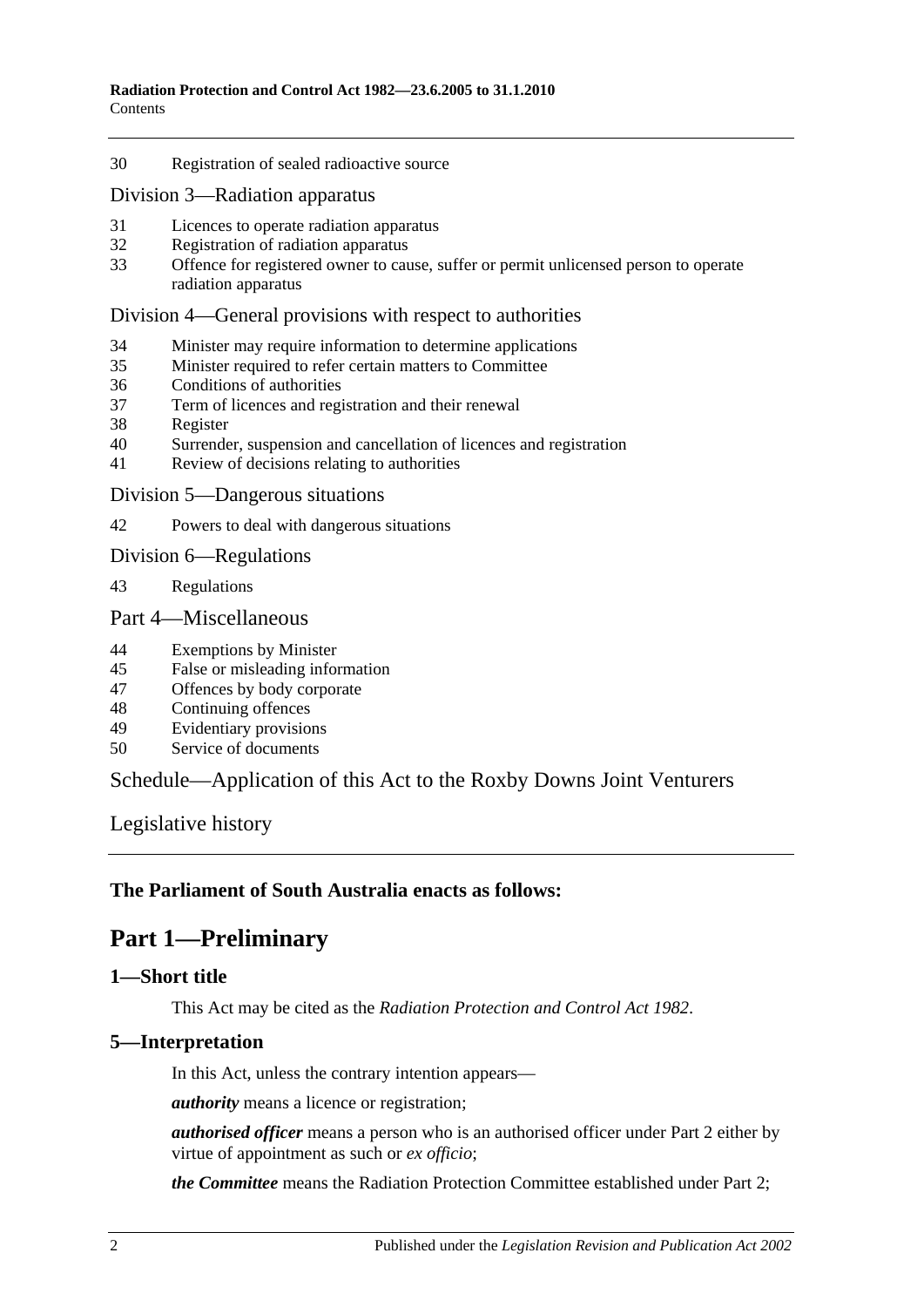*conversion* in relation to uranium means conversion of uranium oxides to uranium hexafluoride;

*Department* means the administrative unit of the Public Service charged with the administration of this Act;

*enrichment* in relation to uranium means alteration of the isotopic composition of uranium;

*handle* includes manipulate by any indirect or remote means;

*the Indenture* has the same meaning as in the *[Roxby Downs \(Indenture Ratification\)](http://www.legislation.sa.gov.au/index.aspx?action=legref&type=act&legtitle=Roxby%20Downs%20(Indenture%20Ratification)%20Act%201982)  Act [1982](http://www.legislation.sa.gov.au/index.aspx?action=legref&type=act&legtitle=Roxby%20Downs%20(Indenture%20Ratification)%20Act%201982)*;

*ionising radiation* means electromagnetic or particulate radiation capable of producing ions directly or indirectly in passage through matter but does not include electromagnetic radiation of a wavelength greater than 100 nanometres;

*ionising radiation apparatus* means apparatus capable of producing ionising radiation by accelerating atomic particles;

*the Joint Venturers* has the same meaning as in the *[Roxby Downs \(Indenture](http://www.legislation.sa.gov.au/index.aspx?action=legref&type=act&legtitle=Roxby%20Downs%20(Indenture%20Ratification)%20Act%201982)  [Ratification\) Act](http://www.legislation.sa.gov.au/index.aspx?action=legref&type=act&legtitle=Roxby%20Downs%20(Indenture%20Ratification)%20Act%201982) 1982*;

*licence* means a licence or a temporary licence under [Part 3;](#page-10-0)

*milling*, in relation to radioactive ores, means operations for the concentration or processing of such ores, and includes incidental operations for the management and disposal of waste, but does not include *in situ* leaching carried on in the course of mining radioactive ores;

*the Mines Minister* means the Minister for the time being responsible for the administration of the *[Mining Act](http://www.legislation.sa.gov.au/index.aspx?action=legref&type=act&legtitle=Mining%20Act%201971) 1971*;

*mining*, in relation to radioactive ores, means operations (including exploratory operations) for the extraction of such ores, and includes—

- (a) incidental operations for the removal and storage of such ores; and
- (b) incidental operations for the management and disposal of waste; and
- (c) *in situ* leaching,

but does not include surface excavating that does not intersect radioactive ores, surface drilling or geophysical prospecting;

*mining licence* means a licence authorising the carrying out of operations for the mining or milling of radioactive ores;

*non-ionising radiation* means electromagnetic radiation of a wavelength greater than 100 nanometres;

*non-ionising radiation apparatus* means apparatus capable of producing non-ionising radiation but not ionising radiation;

*owner* in relation to an apparatus or thing that has been let out on hire, means the person who takes it on hire;

*premises* means any land, any building or structure whether fixed or moveable, or any part of any land, building or structure;

*radiation* means ionising radiation or non-ionising radiation;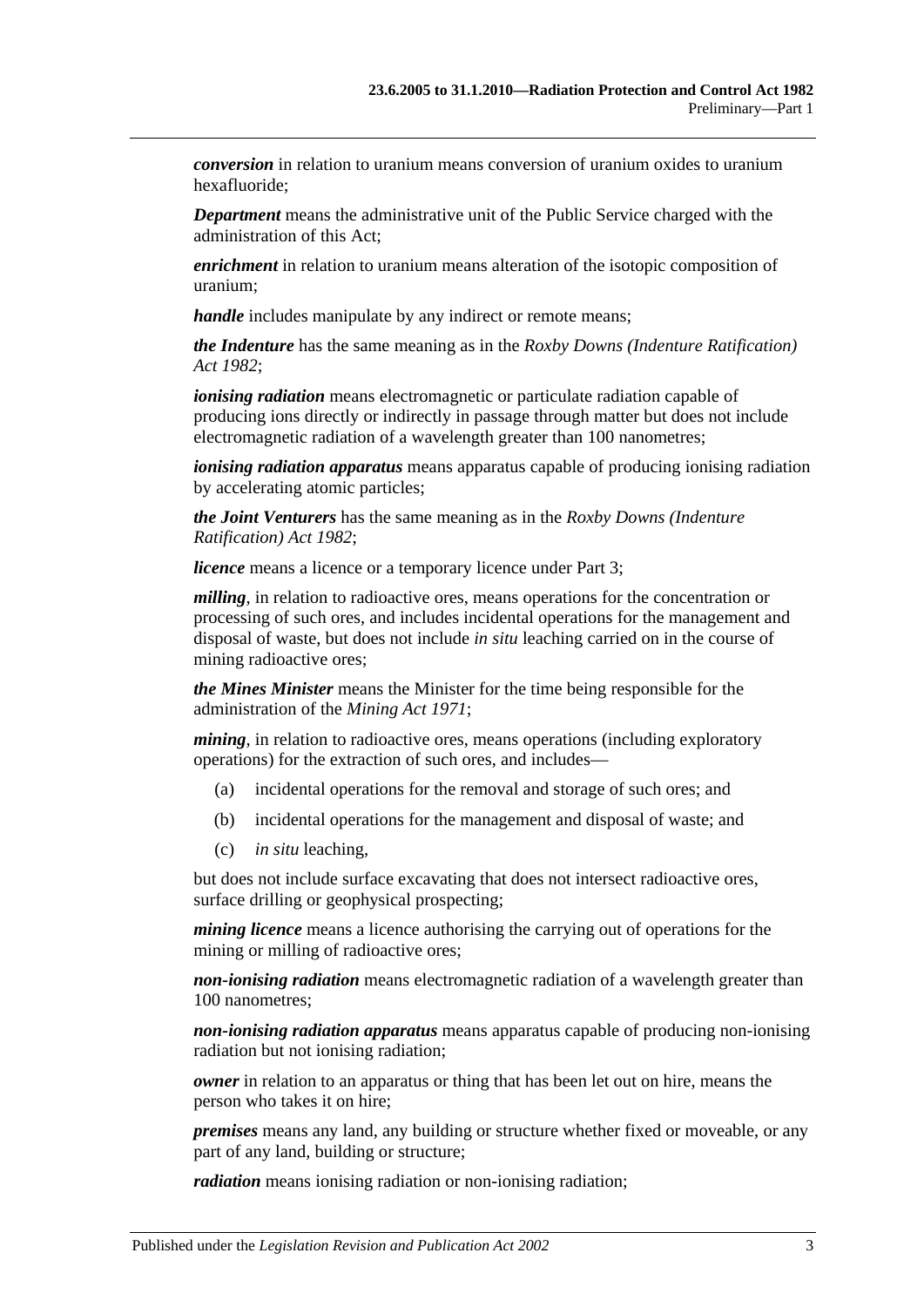*radiation apparatus* means ionising radiation apparatus or non-ionising radiation apparatus;

*radioactive ore* means an ore or mineral containing more than the prescribed concentrations of uranium or thorium;

*radioactive substance* means a substance occurring naturally or artificially produced (whether solid, liquid or gaseous) which consists of or contains any radioactive element or compound whether natural or artificial and includes any device or thing that contains such a substance;

*registered occupier* means a person in whose name premises are registered under [Part](#page-10-0) 3:

*registered owner* means a person in whose name a sealed radioactive source or radiation apparatus is registered under [Part 3;](#page-10-0)

*registration* means registration under [Part 3;](#page-10-0)

*sealed radioactive source* means a radioactive substance bonded within metals or sealed in a capsule or other container in such a way as to—

- (a) minimise the possibility of escape or dispersion of the radioactive substance; and
- (b) allow the emission of ionising radiation for use as required;

*thorium* includes a chemical compound of thorium;

*unsealed radioactive substance* means a radioactive substance that is not a sealed radioactive source;

*uranium* includes a chemical compound of uranium;

*vehicle* includes any kind of aircraft or vessel.

### <span id="page-3-0"></span>**6—Application of Act**

- (1) This Act binds the Crown.
- (2) The provisions of this Act are in addition to, and do not derogate from the obligations imposed by, the provisions of any other Act.
- (3) The provisions of this Act do not limit or derogate from any civil remedy at law or in equity.

## <span id="page-3-1"></span>**Part 2—Administration**

### <span id="page-3-2"></span>**8—Delegation**

- (1) The Minister may delegate a power or function vested in or conferred on the Minister by or under this Act—
	- (a) to a particular person or body; or
	- (b) to the person for the time being holding or acting in a particular office or position.
- (2) A power or function delegated under this section may, if the instrument of delegation so provides, be further delegated.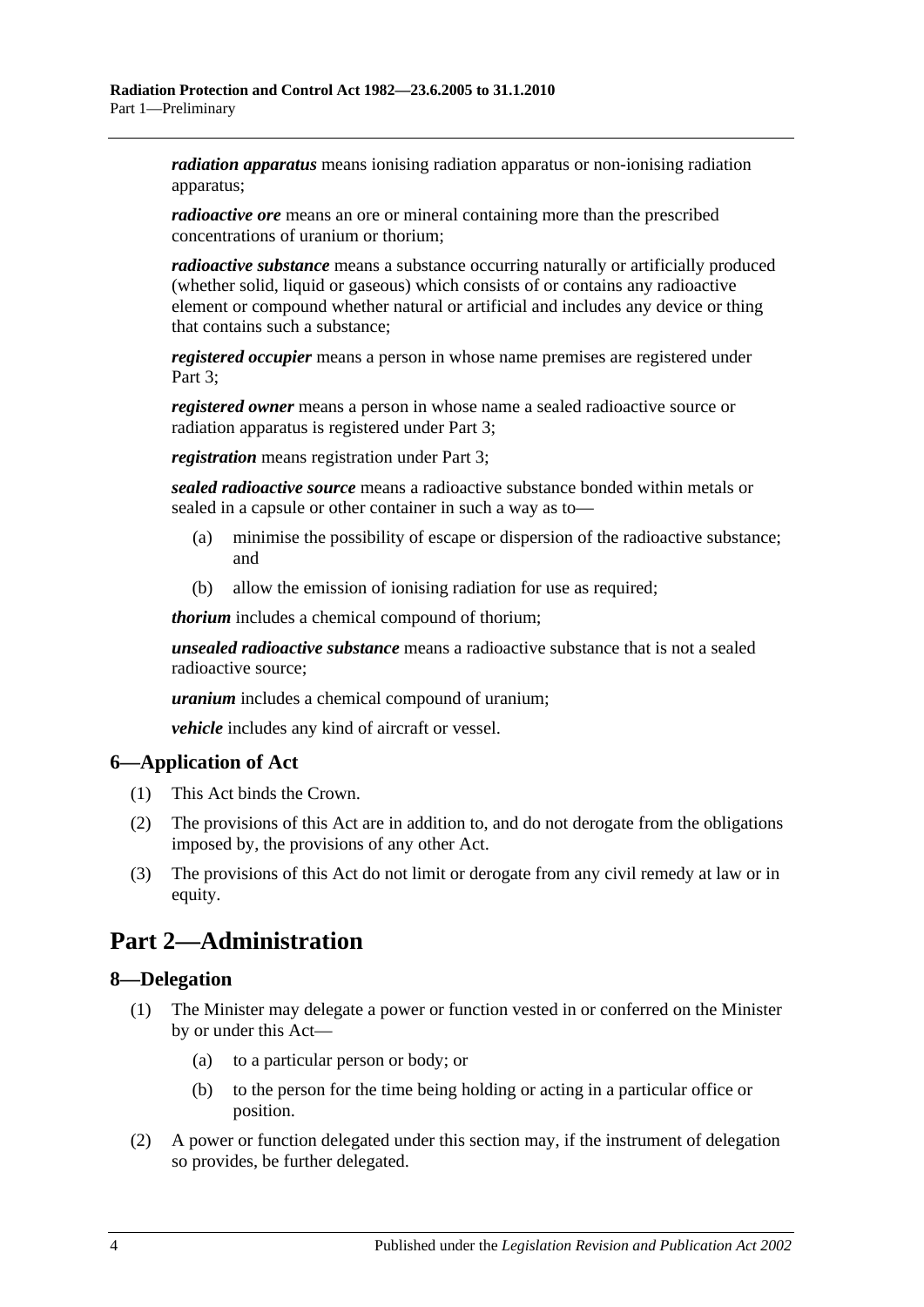- (3) A delegation—
	- (a) may be absolute or conditional; and
	- (b) does not derogate from the power of the delegator to act in a matter; and
	- (c) is revocable at will by the delegator.

### <span id="page-4-0"></span>**9—Radiation Protection Committee**

- (1) The *Radiation Protection Committee* is established.
- <span id="page-4-11"></span><span id="page-4-8"></span><span id="page-4-7"></span><span id="page-4-4"></span><span id="page-4-3"></span>(2) The Committee consists of ten members appointed by the Governor, of whom—
	- (a) one (the presiding member) must be an officer or employee of the Department; and
	- (b) one must be a radiologist; and
	- (c) one must be a radiographer with expertise in the field of human diagnostic radiography; and
	- (d) one must be a person with expertise in the industrial uses of radiation; and
	- (e) one must be a person with expertise in the scientific uses of radiation; and
	- (f) one must be a person with expertise in the field of health physics; and
	- (g) one must be a medical practitioner with expertise in the field of nuclear medicine; and
	- (h) one must be a person with expertise in the mining and milling of radioactive ores; and
	- (i) one must be a person with expertise in the field of genetics and a knowledge of radiation genetics; and
	- (j) one must be a person with expertise in the field of environmental sciences.

#### <span id="page-4-10"></span><span id="page-4-9"></span><span id="page-4-6"></span><span id="page-4-5"></span><span id="page-4-1"></span>**10—Terms and conditions of office**

- (1) A member of the Committee will be appointed on conditions determined by the Governor for a term, not exceeding 3 years, specified in the instrument of appointment and, at the expiration of a term of appointment, is eligible for reappointment.
- (2) The Governor may appoint a suitable person to be a deputy of a member of the Committee and that person, while acting in the absence of that member, will be taken to be a member of the Committee with all the powers, rights and duties of the member of whom the person is deputy.
- <span id="page-4-2"></span>(3) The Governor may remove a member of the Committee from office for—
	- (a) a breach of, or non-compliance with, the conditions of the member's appointment; or
	- (b) mental or physical incapacity to carry out satisfactorily the duties of the member's office; or
	- (c) neglect of duty; or
	- (d) dishonourable conduct.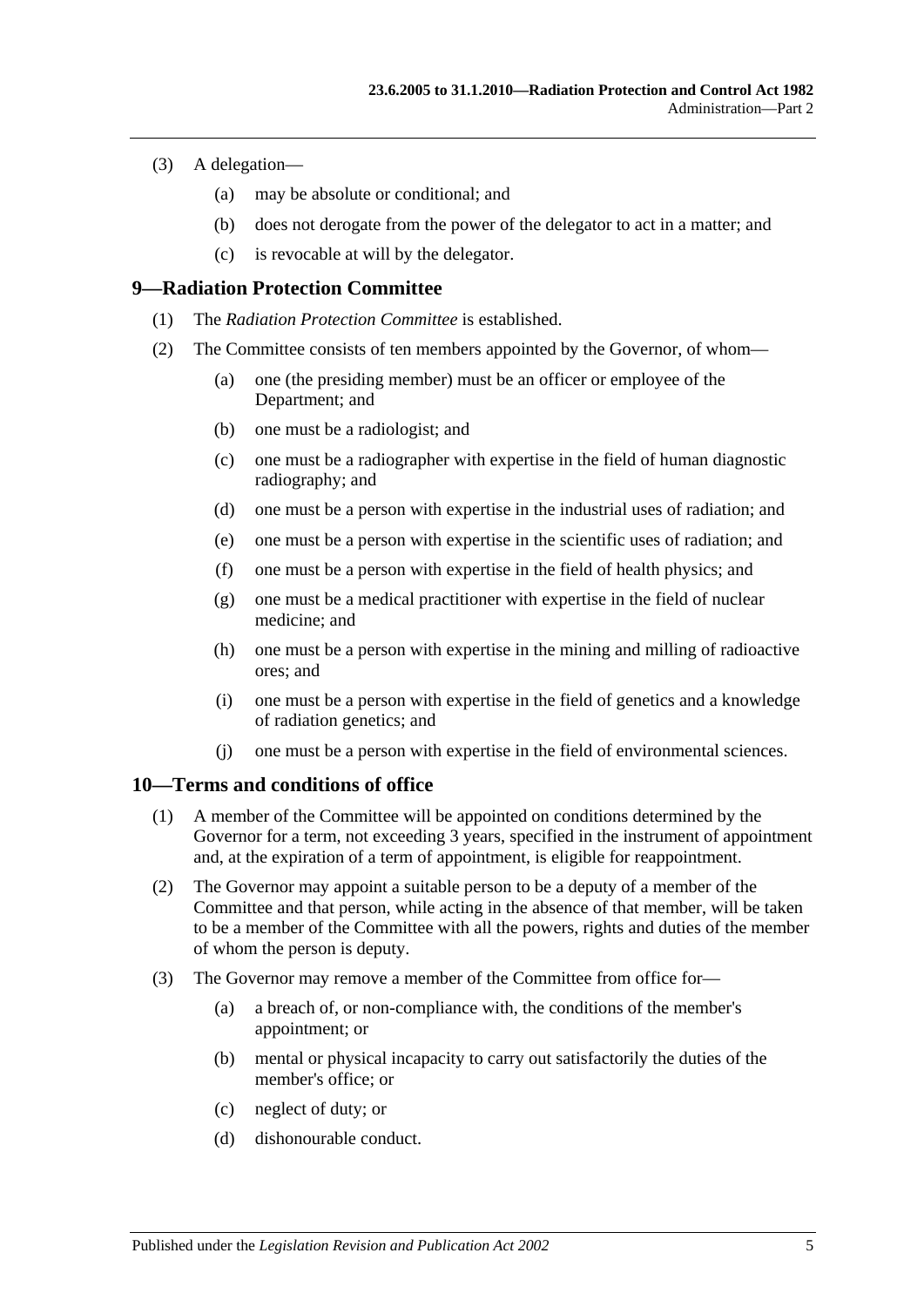- (4) The office of a member of the Committee becomes vacant if the member—
	- (a) dies; or
	- (b) completes a term of office and is not reappointed; or
	- (c) resigns by written notice addressed to the Minister; or
	- (d) is removed from office pursuant to [subsection](#page-4-2) (3).
- (5) On the office of a member of the Committee becoming vacant, a person will be appointed in accordance with this Act to the vacant office, but if the office of a member becomes vacant before the expiration of a term of appointment, the successor will be appointed only for the balance of the term.

### <span id="page-5-0"></span>**11—Quorum etc**

- (1) Six members of the Committee constitute a quorum of the Committee and no business may be transacted at a meeting of the Committee unless a quorum is present.
- (2) The presiding member or, in his or her absence, the presiding member's deputy, will preside at a meeting of the Committee or, in the absence of both the presiding member and the presiding member's deputy, the members present will decide who is to preside at the meeting.
- (3) A decision carried by a majority of the votes of the members of the Committee present at a meeting of the Committee is a decision of the Committee.
- (4) Each member of the Committee is entitled to one vote on a matter arising for decision by the Committee and the person presiding at the meeting of the Committee has, in the event of an equality of votes, a second or casting vote.
- (5) The Committee must cause proper minutes to be kept of its proceedings at meetings.
- (6) Subject to this Act, the Committee may conduct its business in a manner determined by the Committee.

#### <span id="page-5-1"></span>**12—Functions of the Radiation Protection Committee**

The functions of the Committee are—

- (a) to advise the Minister in relation to the formulation of regulations under this Act; and
- (c) to advise the Minister in relation to the granting of licences under this Act including the conditions to which they should be subject; and
- (d) to investigate and report upon any other matters relevant to the administration of this Act at the request of the Minister or of its own motion.

#### <span id="page-5-2"></span>**13—Provision of resources**

- (1) The Minister may appoint an officer of the public service of the State to be the secretary to the Committee.
- (2) The Department may provide the Committee with administrative assistance and facilities for the performance of its functions under this Act.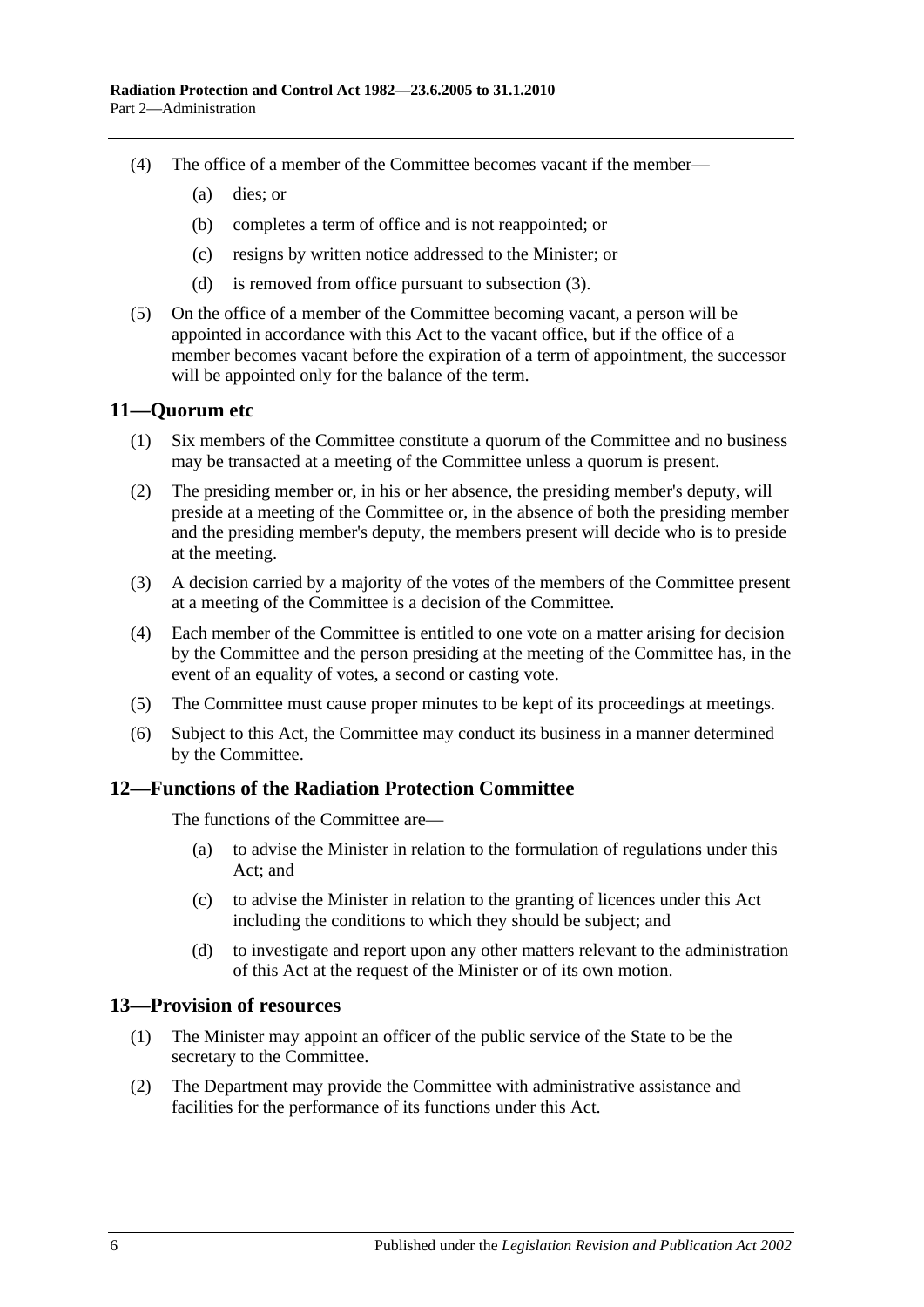#### <span id="page-6-0"></span>**14—Sub-committees**

- (1) The following sub-committees of the Committee are established:
	- (a) a sub-committee to report to the Committee on matters related to the diagnostic and therapeutic uses of radiation which consists of—
		- (i) the presiding member of the Committee or the presiding member's nominee; and
		- (ii) the members of the Committee appointed under section  $9(2)(b)$ , [\(c\),](#page-4-4)  $(g)$  and  $(i)$ ; and
		- (iii) such other members of the Committee or other persons as may be appointed to the sub-committee by the Minister;
	- (b) a sub-committee to report to the Committee on matters related to the industrial and scientific uses of radiation which consists of—
		- (i) the presiding member of the Committee or the presiding member's nominee; and
		- (ii) the members of the Committee appointed under section  $9(2)(d)$ , [\(e\)](#page-4-8) and [\(i\);](#page-4-6) and
		- (iii) such other members of the Committee or other persons as may be appointed to the sub-committee by the Minister;
	- (c) a sub-committee to report to the Committee on matters related to the management and disposal of radioactive waste which consists of—
		- (i) the presiding member of the Committee or the presiding member's nominee; and
		- (ii) the members of the Committee appointed under [section](#page-4-9)  $9(2)(h)$  and  $(i)$ ; and
		- (iii) such other members of the Committee or other persons as may be appointed to the sub-committee by the Minister;
	- (d) a sub-committee to report to the Committee on matters related to the mining or milling of radioactive ores which consists of—
		- (i) the presiding member of the Committee or the presiding member's nominee; and
		- (ii) the members of the Committee appointed under [section](#page-4-11)  $9(2)(f)$  and [\(h\);](#page-4-9) and
		- (iii) such other members of the Committee or other persons as may be appointed to the sub-committee by the Minister.
- <span id="page-6-1"></span>(2) The Minister may establish one or more other sub-committees of the Committee to report to the Committee on matters specified by the Minister.
- (3) A sub-committee established under [subsection](#page-6-1) (2) consists of—
	- (a) the presiding member of the Committee or the presiding member's nominee; and
	- (b) such other members of the Committee or other persons as may be appointed to the sub-committee by the Minister.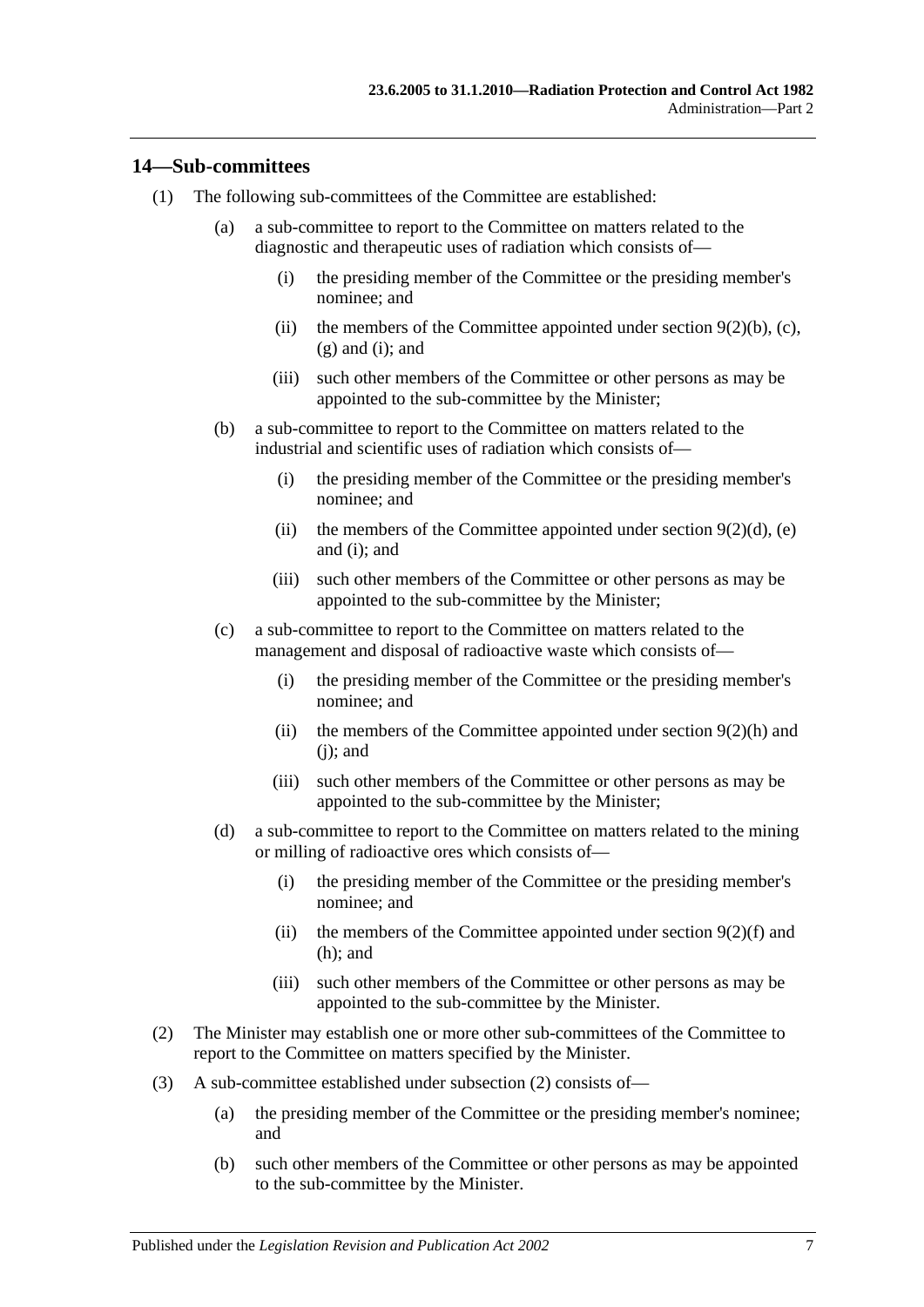- (4) A sub-committee must not act of its own motion but only in relation to matters referred to it by the Committee.
- (5) Subject to this Act, the procedure for meetings of sub-committees will be determined by the presiding member of the Committee.

### <span id="page-7-0"></span>**15—Disclosure of interests**

- (1) A member of the Committee or a sub-committee of the Committee who has a direct or indirect pecuniary interest in a matter arising for decision by the body of which he or she is a member must disclose the nature of the interest at a meeting of that body and the disclosure must be recorded in the minutes of the body.
- (2) A member of the Committee or a sub-committee of the Committee who has a direct or indirect pecuniary interest in a matter arising for decision by the body of which he or she is a member must not take part in the making of that decision.

### <span id="page-7-1"></span>**16—Authorised officers**

- (1) The Minister may appoint an officer of the public service of the State to be an authorised officer for the purposes of this Act.
- (3) The Minister must provide each authorised officer with a certificate of identification.
- (4) An authorised officer must, on demand by any person in relation to whom the officer is exercising or proposing to exercise powers under this Act, produce the officer's certificate of identification for the inspection of that person.

#### <span id="page-7-2"></span>**17—Powers of authorised officers**

- <span id="page-7-4"></span><span id="page-7-3"></span>(1) An authorised officer may—
	- (a) for the purpose of determining whether a provision of this Act is being or has been complied with, enter at any time into or upon and inspect any premises or vehicle or anything in or on the premises or vehicle; and
	- (b) if reasonably necessary for that purpose, break into or open any part of, or anything in or on, the premises or vehicle, or, in the case of a vehicle, give directions with respect to the stopping or moving of the vehicle; and
	- (c) for the purpose of determining whether a provision of this Act is being or has been complied with—
		- (i) remove and examine, analyse or test anything or cause it to be examined, analysed or tested;
		- (ii) require a person to answer a question put to the person (whether directly or through an interpreter);
		- (iii) require a person to produce for inspection any books, documents or records in the person's custody or control;
		- (iv) copy and take extracts from books, documents or records; and
	- (d) if the officer suspects on reasonable grounds that an offence against this Act has been committed, seize and retain anything that affords evidence of the offence, or in relation to which the offence is suspected of having been committed; and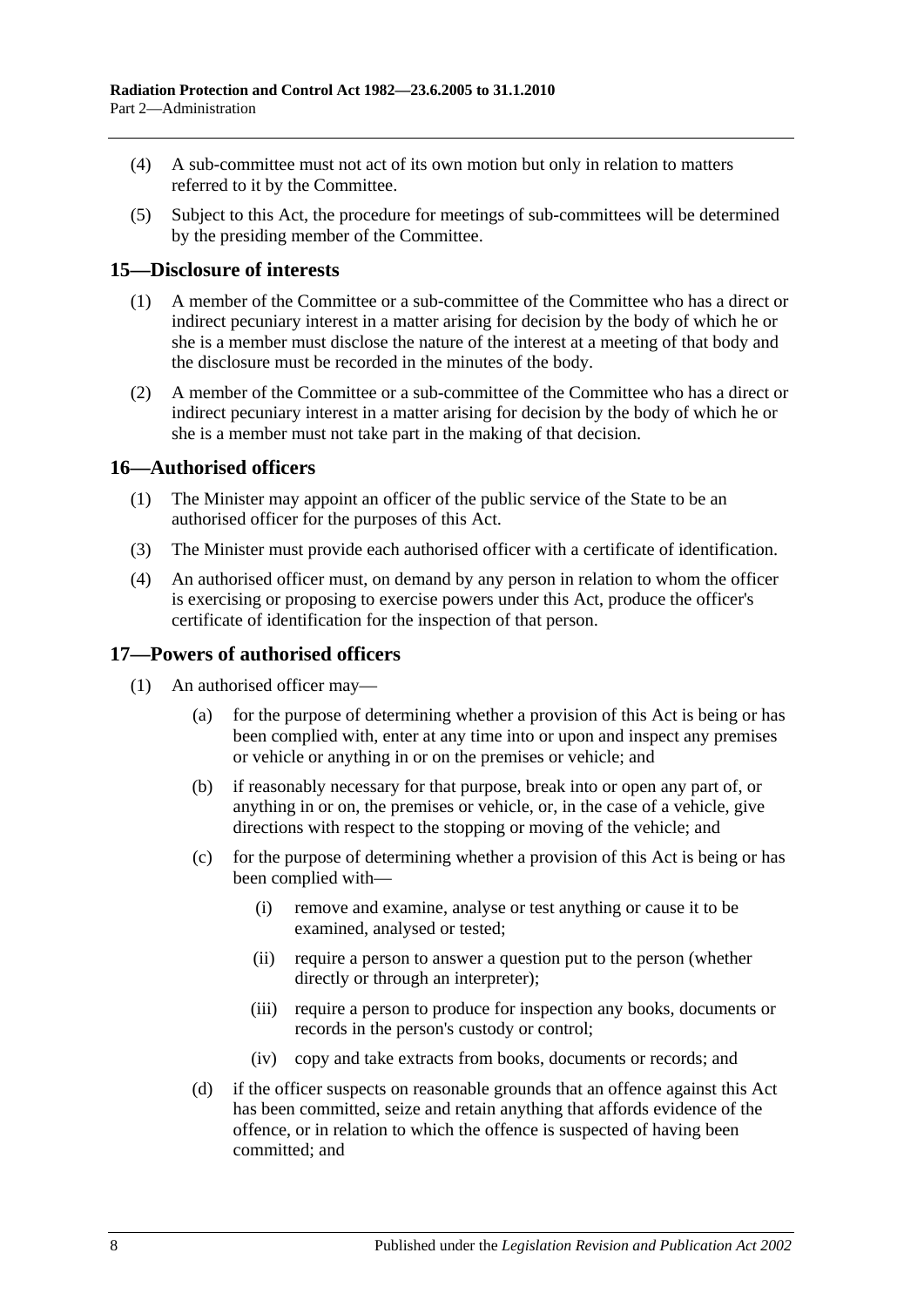- (e) require a person holding or required to hold an authority to produce the authority for inspection; and
- (f) give such directions as are reasonably necessary for, or incidental to, the effective exercise of the officer's powers under this Act.
- (2) An authorised officer must not exercise a power conferred by [subsection](#page-7-3)  $(1)(a)$  or [\(b\)](#page-7-4) except—
	- (a) in pursuance of a warrant issued by a justice; or
	- (b) in relation to premises or a vehicle used in the course of—
		- (i) a business, operation or activity carried on in pursuance of an authority; or
		- (ii) mining or prospecting operations; or
	- (c) in a case in which the authorised officer has reasonable grounds to believe that urgent action is required.
- (3) A justice may, on the application of an authorised officer, issue a warrant authorising the exercise of powers under [subsection](#page-7-3)  $(1)(a)$  or  $(b)$  if satisfied that the warrant is reasonably required for purposes related to the administration or enforcement of this Act.
- (5) In the exercise of powers under this Act, an authorised officer may be accompanied by such other persons as the officer considers necessary or desirable in the circumstances.
- (6) A person must not hinder or obstruct an authorised officer, or a person accompanying an authorised officer, in the exercise of powers under this Act. Maximum penalty: \$10 000.
- (7) Subject to [subsection](#page-8-0) (8), a person to whom a question is put under this section must not refuse or fail to answer the question to the best of the person's knowledge, information or belief.

Maximum penalty: \$10 000.

- <span id="page-8-0"></span>(8) A person is not required to answer a question if the answer to the question would tend to incriminate the person.
- (9) A person given a direction, or of whom a requirement is made, under this section must not refuse or fail to comply with the direction or requirement. Maximum penalty: \$10 000.
- (10) If anything has been seized under this section the following provisions apply:
	- $(a)$  if—
		- (i) proceedings are not instituted for an offence against this Act related to the thing seized within 12 months after its seizure; or
		- (ii) proceedings having been so instituted, the thing seized is not ordered to be forfeited to the Crown,

the person from whom it was seized or a person with legal title to it is entitled to recover it, or, if it has been destroyed or damaged or has deteriorated, to recover from the Minister by action in a court of competent jurisdiction compensation for the loss suffered;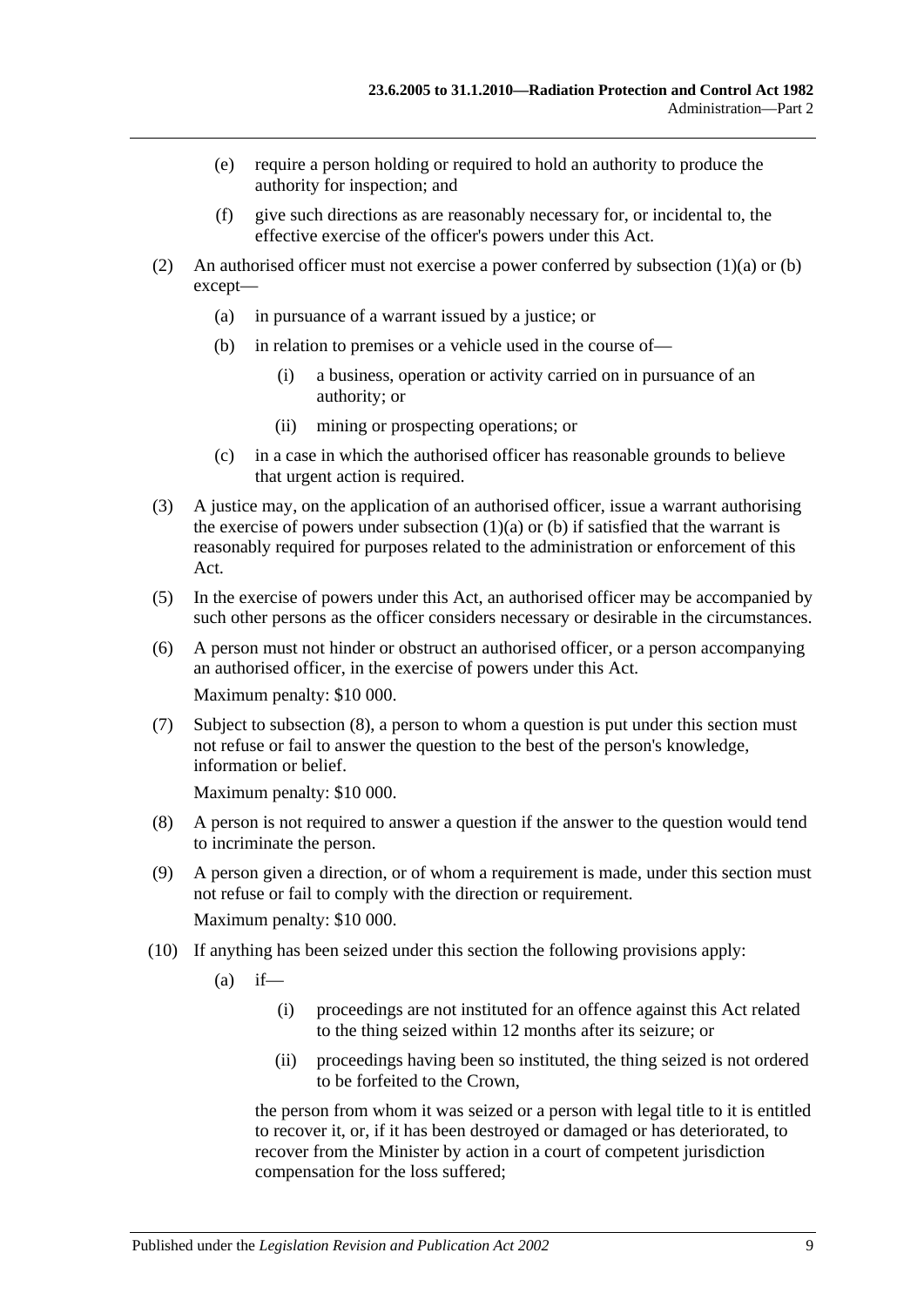- (b) a court convicting a person of an offence against this Act related to the thing seized may, in addition to imposing a penalty, order that it be forfeited to the Crown;
- (c) if anything is ordered to be forfeited to the Crown, it will be disposed of in such manner as the Minister directs, and, if sold, the proceeds of the sale will be paid into the Consolidated Account.

### <span id="page-9-0"></span>**18—Restriction on interests of authorised officers**

An authorised officer must not, without the consent of the Minister—

- (a) have a proprietary or pecuniary interest in a business, or a corporation or trust that has an interest in a business, that engages in an activity regulated by this Act; or
- (b) act as agent for a person who has a proprietary or pecuniary interest in a matter connected with such a business.

### <span id="page-9-1"></span>**19—Confidentiality**

A person must not divulge information relating to trade processes or financial information obtained (whether by that person or some other person) in the administration or enforcement of this Act except—

- (a) as authorised by or under this Act; or
- (b) with the consent of the person from whom the information was obtained or to whom the information relates; or
- (c) in connection with the administration or enforcement of this Act; or
- (d) for the purpose of legal proceedings arising out of the administration or enforcement of this Act.

Maximum penalty: \$10 000.

#### <span id="page-9-2"></span>**20—False representation**

A person must not falsely represent, by words or conduct, that he or she is engaged in or associated with the administration of this Act.

Maximum penalty: \$10 000.

### <span id="page-9-5"></span><span id="page-9-3"></span>**21—Immunity from personal liability**

- (1) No personal liability attaches to a member of the Committee or a sub-committee of the Committee, or an authorised officer, for an act or omission by him or her, or a body of which he or she is a member, in good faith and in the exercise or discharge, or purported exercise or discharge, of powers, duties or functions under this Act.
- (2) A liability that would, but for [subsection](#page-9-5) (1), lie against a person lies against the Crown.

### <span id="page-9-4"></span>**22—Annual report**

(1) The Department must, not later than a date stipulated by the Minister, in each year present to the Minister a report on the administration of this Act during the financial year last expiring before that date.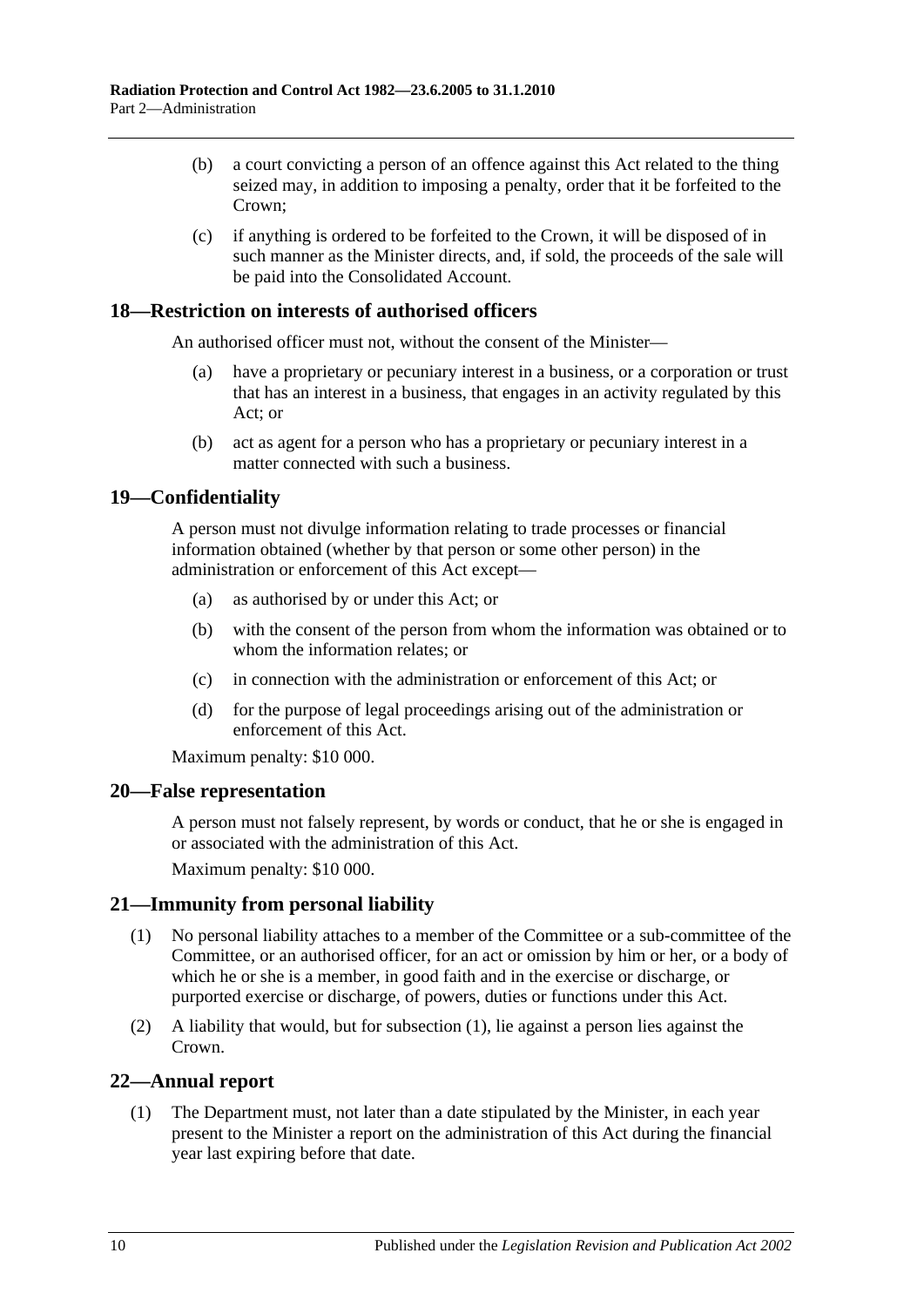(2) The Minister must cause a copy of the report of the Department to be laid before each House of Parliament within 12 sitting days after the Minister receives the report.

## <span id="page-10-0"></span>**Part 3—Radiation protection and control**

### <span id="page-10-1"></span>**Division 1—General objective**

### <span id="page-10-5"></span><span id="page-10-2"></span>**23—General objective**

- (1) The Minister and the Committee must, in exercising and discharging powers, functions and duties under this Act and any other person must, in carrying on an activity related to radioactive substances or ionising radiation apparatus, endeavour to ensure that exposure of persons to ionising radiation is kept as low as reasonably achievable, social and economic factors being taken into account.
- (2) [Subsection](#page-10-5) (1) does not apply to exposure of a person while the person is undergoing radiotherapy.

### <span id="page-10-3"></span>**Division 2—Radioactive substances**

### <span id="page-10-6"></span><span id="page-10-4"></span>**24—Licence to mine or mill radioactive ores**

- (1) A person must not carry out operations for the mining or milling of radioactive ores unless the operations are authorised by a licence under this section. Maximum penalty: \$50 000 or imprisonment for 5 years, or both.
- (2) [Subsection](#page-10-6) (1) does not apply to operations of a prescribed class.
- (3) Subject to this section, the Minister may, on application in the prescribed form, grant a licence under this section.
- <span id="page-10-7"></span>(4) The Minister must not grant a licence under this section unless satisfied that the proposed operations would comply with the regulations.
- (4a) A fee of an amount determined in accordance with the regulations is payable in respect of each year of the term of a licence under this section.
- (4b) The fee for the first year of the term of a licence under this section must be paid before the grant of the licence and the fee for each succeeding year must be paid on or before the anniversary of the date of the grant of the licence or, if it has been renewed, the anniversary of the date of its last renewal.
- (4c) The amount of an annual fee for a licence not paid as required under this section may be recovered from the holder of the licence by action in a court of competent jurisdiction as a debt due to the Minister.
- (5) A licence under this section must specify the operations to which it applies and the places at which those operations may be carried out.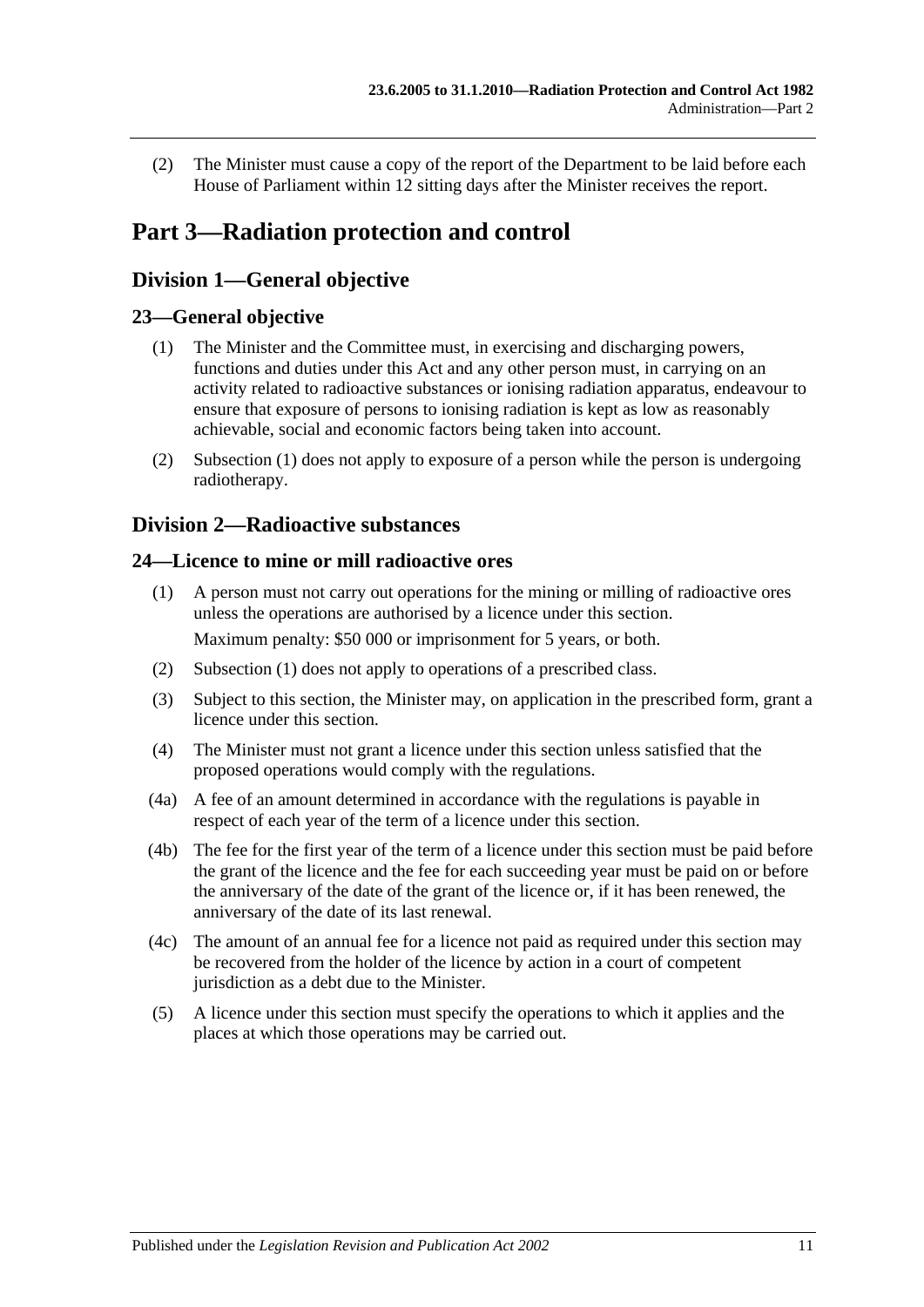### <span id="page-11-0"></span>**26—Limits of exposure to ionising radiation for mining or milling operations not to be more stringent than limits fixed under certain codes etc**

Despite the other provisions of this Act, no limit of exposure to ionising radiation may be fixed by a regulation or condition made or imposed under this Act in relation to an operation for the mining or milling of radioactive ores that is more stringent than the most stringent of all the limits, or less stringent than the least stringent of all the limits, for the time being fixed in relation to such operations in the codes, standards and recommendations applied, approved or published under the *Australian Radiation Protection and Nuclear Safety Act 1998* of the Commonwealth or any other Act or law of the Commonwealth or by the National Health and Medical Research Council, the International Commission on Radiological Protection or the International Atomic Energy Agency.

### <span id="page-11-1"></span>**27—Operations for enrichment or conversion of uranium not to be carried on until proper controls imposed**

- (1) A person must not carry on an operation for the conversion or enrichment of uranium. Maximum penalty: \$50 000 or imprisonment for 5 years, or both.
- <span id="page-11-3"></span>(3) This section will expire on a date to be fixed by proclamation.
- (4) A proclamation must not be made for the purposes of [subsection](#page-11-3) (3) unless the Governor is satisfied that proper provision has been made for the control of operations for the conversion or enrichment of uranium.

### <span id="page-11-4"></span><span id="page-11-2"></span>**28—Licence to use or handle radioactive substances**

- (1) A natural person must not use or handle a radioactive substance unless that use or handling is authorised by a licence or temporary licence under this section. Maximum penalty: \$10 000.
- (2) [Subsection](#page-11-4) (1) does not apply—
	- (a) to the use or handling of radioactive substances in the course of operations authorised under another provision of this Act; or
	- (b) to a person or substance of a prescribed class.
- (3) The Minister may, on application in the prescribed form and payment of the prescribed fee, grant a licence or a temporary licence under this section.
- (4) The Minister must not grant a licence or temporary licence under this section unless the Minister is satisfied—
	- (a) that the applicant is a fit and proper person to hold a licence under this section; and
	- (b) that the applicant has appropriate knowledge of the principles and practices of radiation protection to carry on the activities proposed to be carried on by the applicant in pursuance of the licence.
- (5) If the Minister grants a temporary licence under this section—
	- (a) the licence will, subject to this Act, have effect for such period, not exceeding three months, as may be specified in the licence; and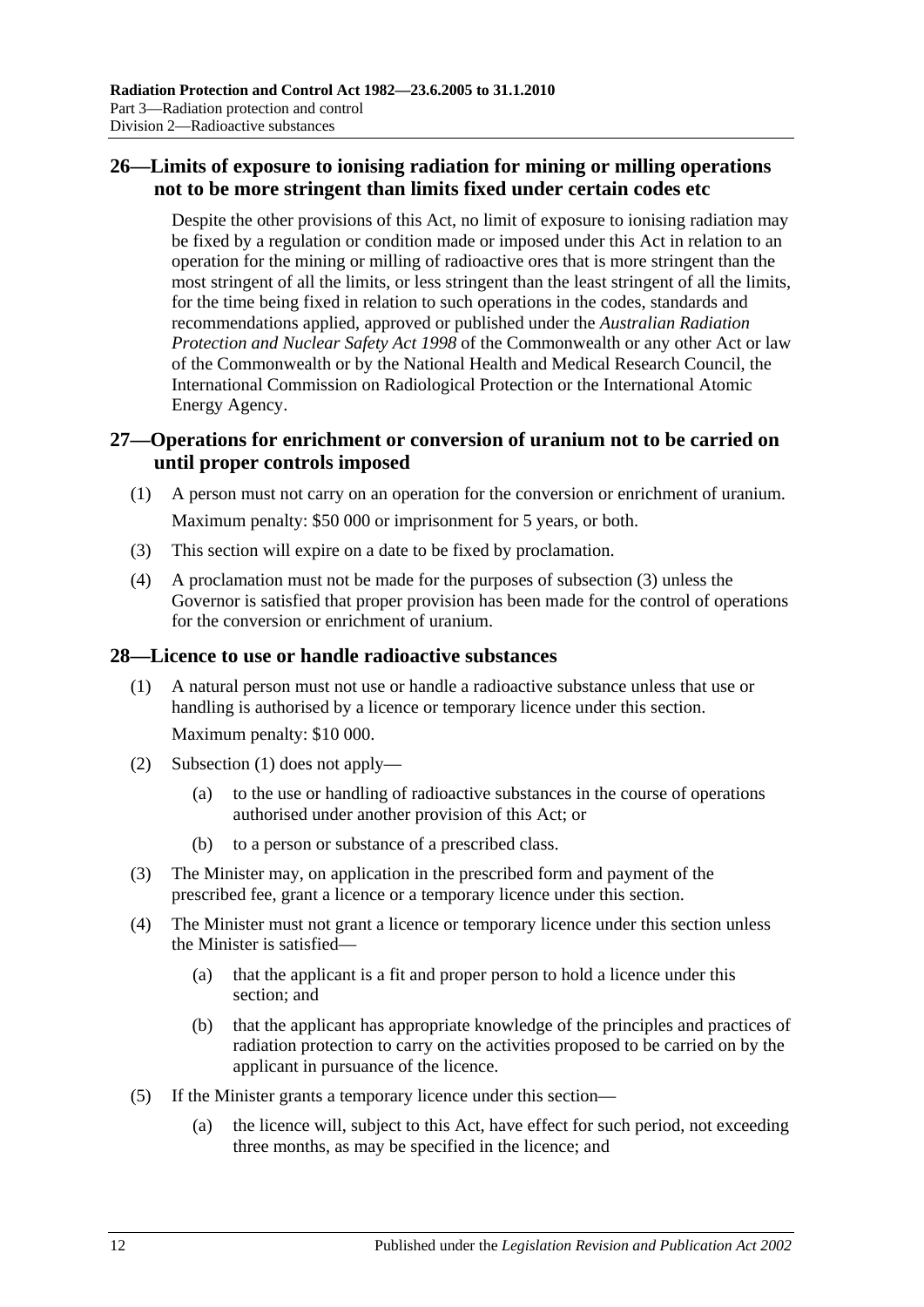(b) the Minister must ensure that the Committee is advised of the granting of the licence at the next meeting of the Committee held after the granting of the licence.

### <span id="page-12-0"></span>**29—Registration of premises in which unsealed radioactive substances are handled or kept**

- <span id="page-12-4"></span>(1) Any premises in which an unsealed radioactive substance is kept or handled must be registered under this section in the name of the occupier of the premises.
- (2) If premises required to be registered under this section in the name of the occupier are not so registered, the occupier is guilty of an offence.

Maximum penalty: \$10 000.

- (3) [Subsection](#page-12-4) (1) does not apply—
	- (a) in relation to the keeping or handling of radioactive substances in the course of operations authorised under another provision of this Act; or
	- (b) to or in relation to any premises or substance of a prescribed class.
- (4) The Minister may, on application in the prescribed form and payment of the prescribed fee, register the premises in the name of the occupier of the premises.
- (5) The Minister must not register premises under this section unless the Minister is satisfied that the premises comply with the regulations.

### <span id="page-12-5"></span><span id="page-12-1"></span>**30—Registration of sealed radioactive source**

- (1) A sealed radioactive source must be registered under this section in the name of the owner of the source.
- (2) If a sealed radioactive source required to be registered under this section in the name of the owner is not so registered, the owner is guilty of an offence. Maximum penalty: \$10 000.
- (3) [Subsection](#page-12-5) (1) does not apply to a sealed radioactive source of a prescribed class.
- (4) The Minister may, on application in the prescribed form and payment of the prescribed fee, register a sealed radioactive source in the name of the owner of the source.
- (5) The Minister must not register a sealed radioactive source under this section unless the Minister is satisfied that the source has been constructed, contained, shielded and installed in accordance with the regulations.
- (6) If the Minister refuses to register a sealed radioactive source under this section, the Minister may, by notice in writing, forfeit the source to the Crown, in which case, the source may be seized by an authorised officer and disposed of in such manner as the Minister directs.

### <span id="page-12-2"></span>**Division 3—Radiation apparatus**

### <span id="page-12-3"></span>**31—Licences to operate radiation apparatus**

- <span id="page-12-6"></span>(1) A natural person must not operate—
	- (a) ionising radiation apparatus; or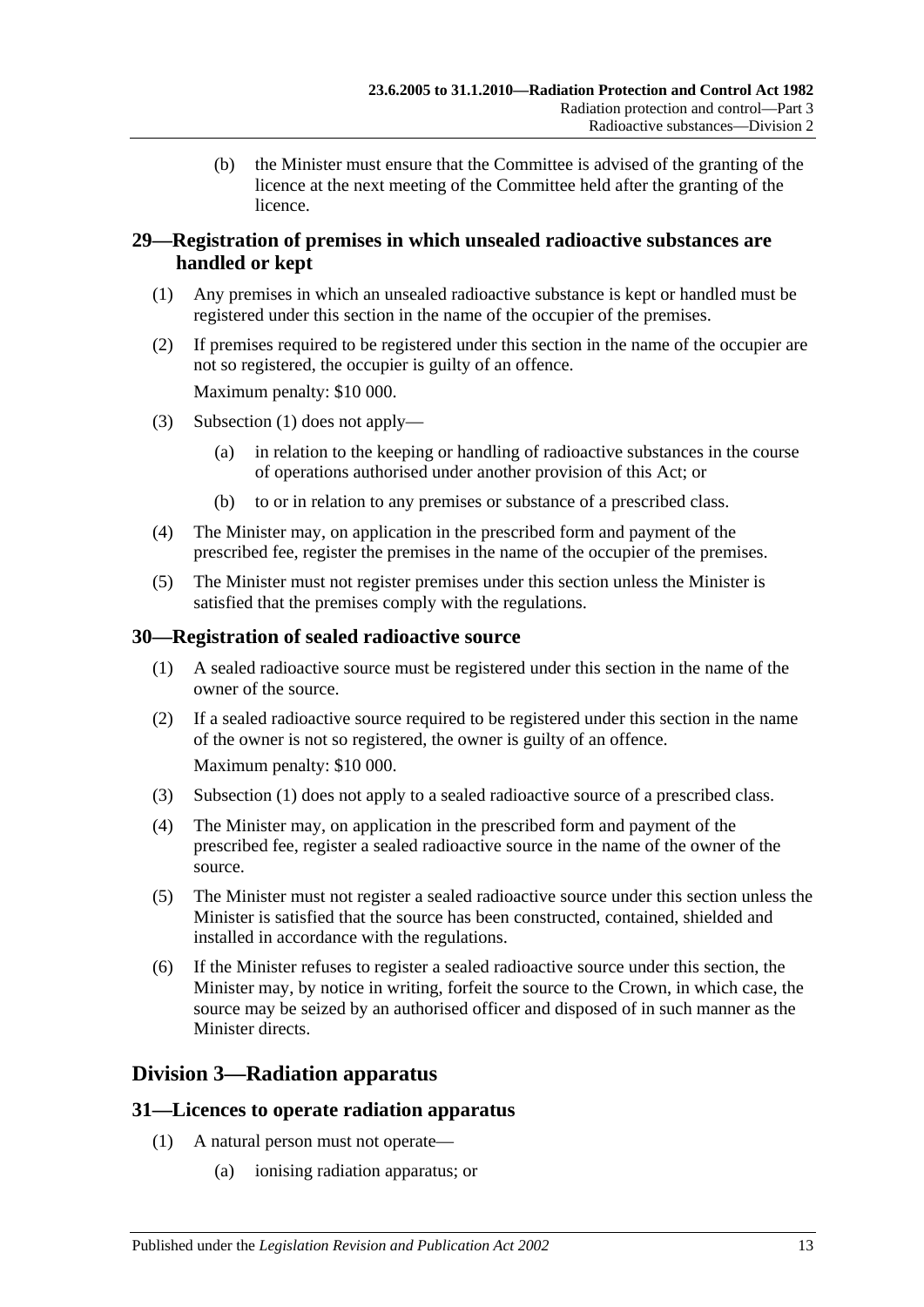(b) non-ionising radiation apparatus of a prescribed class,

unless the person holds a licence or temporary licence under this section. Maximum penalty: \$10 000.

- (2) [Subsection](#page-12-6) (1)(a) does not apply to a person or apparatus of a prescribed class.
- (3) The Minister may, on application in the prescribed form and payment of the prescribed fee, grant a licence or temporary licence under this section.
- (4) The Minister must not grant a licence or temporary licence under this section unless the Minister is satisfied—
	- (a) that the applicant is a fit and proper person to hold a licence under this section; and
	- $(b)$  that—
		- (i) the applicant has the qualifications prescribed in relation to the operations proposed to be carried on by the applicant in pursuance of the licence; or
		- (ii) that the applicant has appropriate knowledge of the principles and practices of radiation protection to carry on such operations.
- (5) If the Minister grants a temporary licence under this section—
	- (a) the licence will, subject to this Act, have effect for such period, not exceeding three months, as may be specified in the licence; and
	- (b) the Minister must ensure that the Committee is advised of the granting of the licence at the next meeting of the Committee held after the granting of the licence.

#### <span id="page-13-0"></span>**32—Registration of radiation apparatus**

- <span id="page-13-1"></span>(1) Any—
	- (a) ionising radiation apparatus; or
	- (b) non-ionising radiation apparatus of a prescribed class,

must be registered under this section in the name of the owner of the apparatus.

(2) If ionising radiation apparatus or non-ionising radiation apparatus required to be registered under this section in the name of the owner is not so registered, the owner is guilty of an offence.

Maximum penalty: \$10 000.

- (3) [Subsection](#page-13-1) (1)(a) does not apply to an apparatus of a prescribed class.
- (4) The Minister may, on application in the prescribed form and payment of the prescribed fee, register radiation apparatus in the name of the owner of the apparatus.
- (5) The Minister must not register any radiation apparatus under this section unless the Minister is satisfied that the apparatus has been constructed, shielded and installed in accordance with the regulations.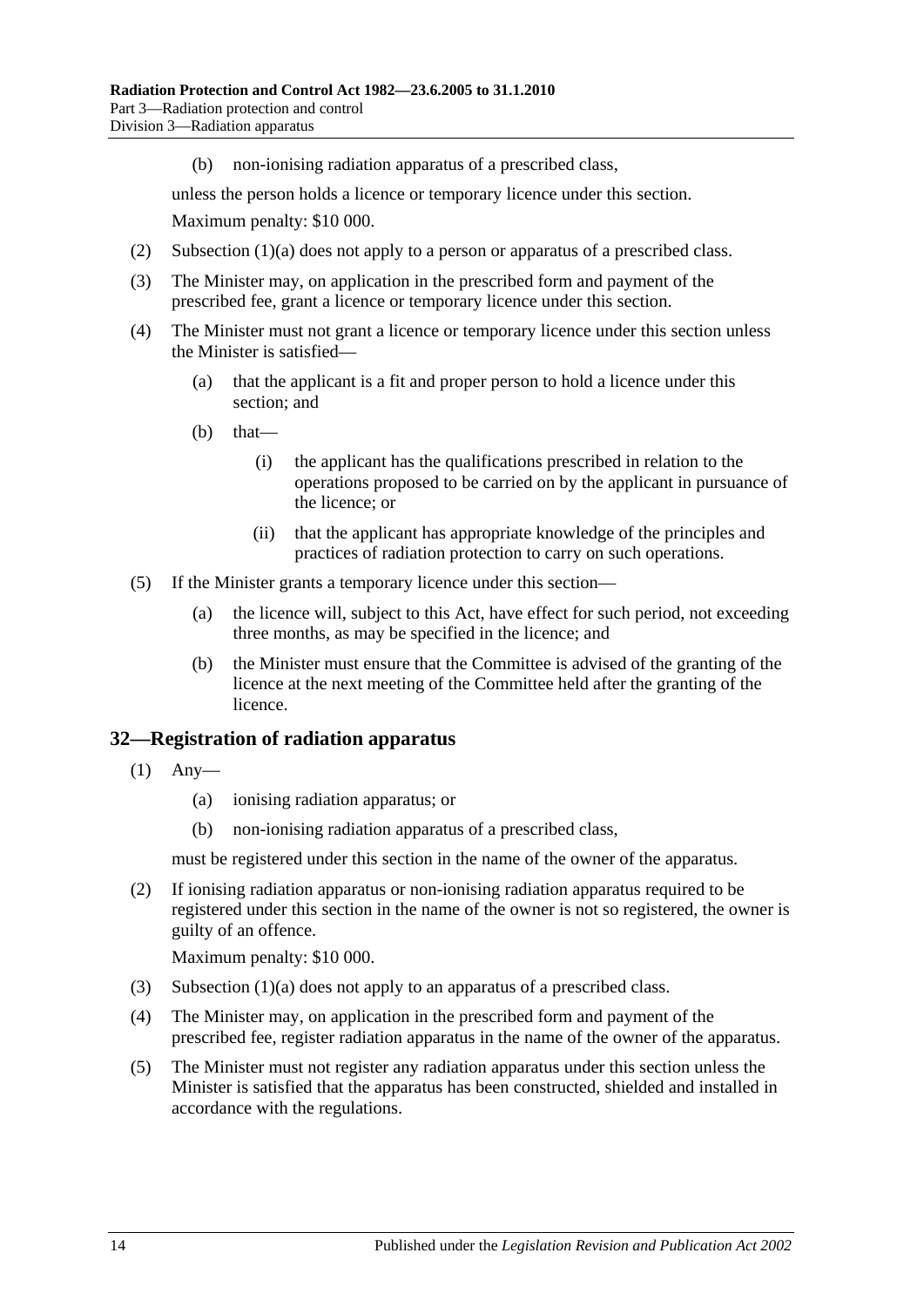(6) If the Minister refuses to register an ionising radiation apparatus or non-ionising radiation apparatus under this section, the Minister may, by notice in writing, forfeit the apparatus to the Crown, in which case, the apparatus may be seized by an authorised officer and disposed of in such manner as the Minister directs.

### <span id="page-14-0"></span>**33—Offence for registered owner to cause, suffer or permit unlicensed person to operate radiation apparatus**

If the registered owner of radiation apparatus causes, suffers or permits the apparatus to be operated by a person who is required to hold but does not hold a licence under [section](#page-12-3) 31 to operate the apparatus, the registered owner is guilty of an offence. Maximum penalty: \$10 000.

### <span id="page-14-1"></span>**Division 4—General provisions with respect to authorities**

### <span id="page-14-2"></span>**34—Minister may require information to determine applications**

The Minister may, before determining an application for a licence or registration—

- (a) require the applicant to furnish such further information as the Minister may require to determine the application; and
- (b) require the applicant to verify by statutory declaration any information contained in, or furnished for the purposes of, the application.

### <span id="page-14-3"></span>**35—Minister required to refer certain matters to Committee**

The Minister must, before determining an application for a licence (not being a temporary licence), refer the application to the Committee for its advice and give due consideration to the advice of the Committee.

### <span id="page-14-4"></span>**36—Conditions of authorities**

- (1) Subject to this section, a licence or registration is subject to—
	- (a) such conditions as are included in the licence or the certificate of registration at the time of grant; and
	- (b) such conditions as are attached to the licence or registration under this section.
- <span id="page-14-6"></span><span id="page-14-5"></span>(2) The Minister may, by notice in writing to the holder of a licence or registration—
	- (a) attach a condition to the licence or registration; or
	- (b) vary or revoke a condition of the licence or registration.
- <span id="page-14-7"></span>(3) A decision of the Minister to attach a condition to, or to vary a condition of, a licence or registration takes effect at the expiration of one month from the date on which notice is given under [subsection](#page-14-5) (2), but if an application for review of the decision is made the Supreme Court may suspend the operation of the decision until the application is determined.
- (4) The holder of a licence or registration must not contravene, or fail to comply with, a condition of the licence or registration.

Maximum penalty: \$50 000 or imprisonment for 5 years, or both.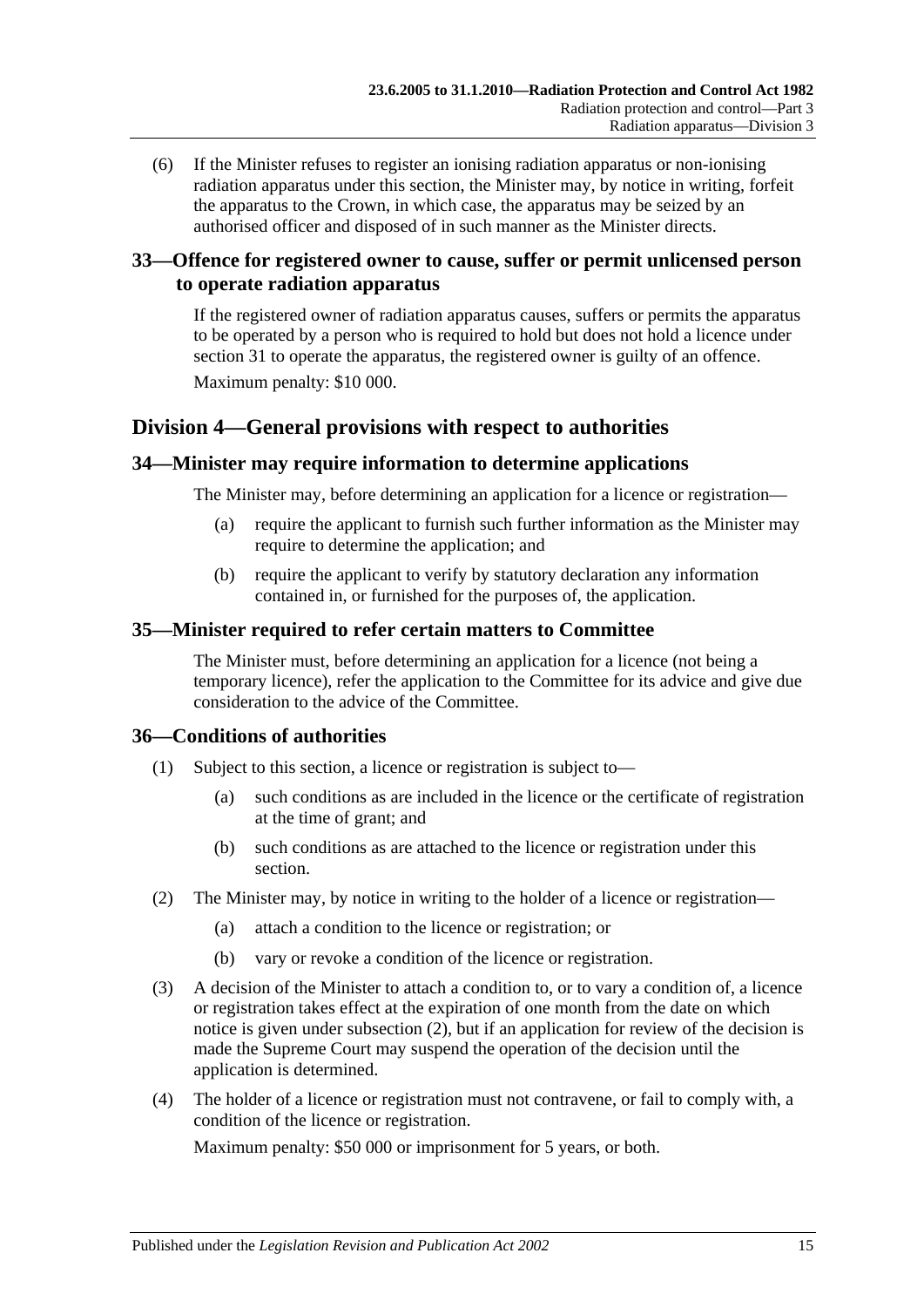### <span id="page-15-0"></span>**37—Term of licences and registration and their renewal**

- (1) A licence or registration will, subject to this Act, remain in force for such term as the Minister may specify in the licence or certificate of registration.
- (2) The Minister must, subject to this Act, on application made in the prescribed manner and form and payment of the prescribed fee, renew a licence or registration.
- (3) A licence or registration renewed under this section will, subject to this Act, remain in force for such term (being not less than twelve months) as the Minister may specify in the licence or certificate of registration.
- (4) In this section—

*licence* does not include a temporary licence;

#### *prescribed fee* means—

- (a) in relation to a licence under [section](#page-10-4) 24—the annual fee payable under that section in respect of the year of the term of the licence commencing on the date of its renewal; or
- (b) in any other case—the fee prescribed for renewal of the licence or registration.

### <span id="page-15-3"></span><span id="page-15-1"></span>**38—Register**

- (1) The Minister must keep a register of licences and registrations granted under this Act in a form, and containing the information, required by the regulations.
- (2) The register referred to in [subsection](#page-15-3) (1) must be made available for public inspection.

#### <span id="page-15-2"></span>**40—Surrender, suspension and cancellation of licences and registration**

- (1) The holder of a licence or certificate of registration may surrender the licence or certificate.
- (2) The Minister may suspend or cancel a licence or registration if the Minister is satisfied—
	- (a) that the grant of the licence or registration was obtained improperly; or
	- (b) that the holder of the licence or certificate of registration has contravened, or failed to comply with, a condition of the licence or registration; or
	- (c) that the holder of the licence or certificate of registration has been convicted of an offence against this Act; or
	- (d) that, in the case of a licence, the holder of the licence has ceased to hold a qualification on the basis of which the Minister granted the licence.
- (2a) The Minister must specify in every order for cancellation the time at which the order will take effect.
- (2b) The Minister must specify in every order for suspension the time at which the suspension will take effect.
- (3) A licence or registration—
	- (a) surrendered under this section ceases, from the time of surrender, to be of any force or effect; or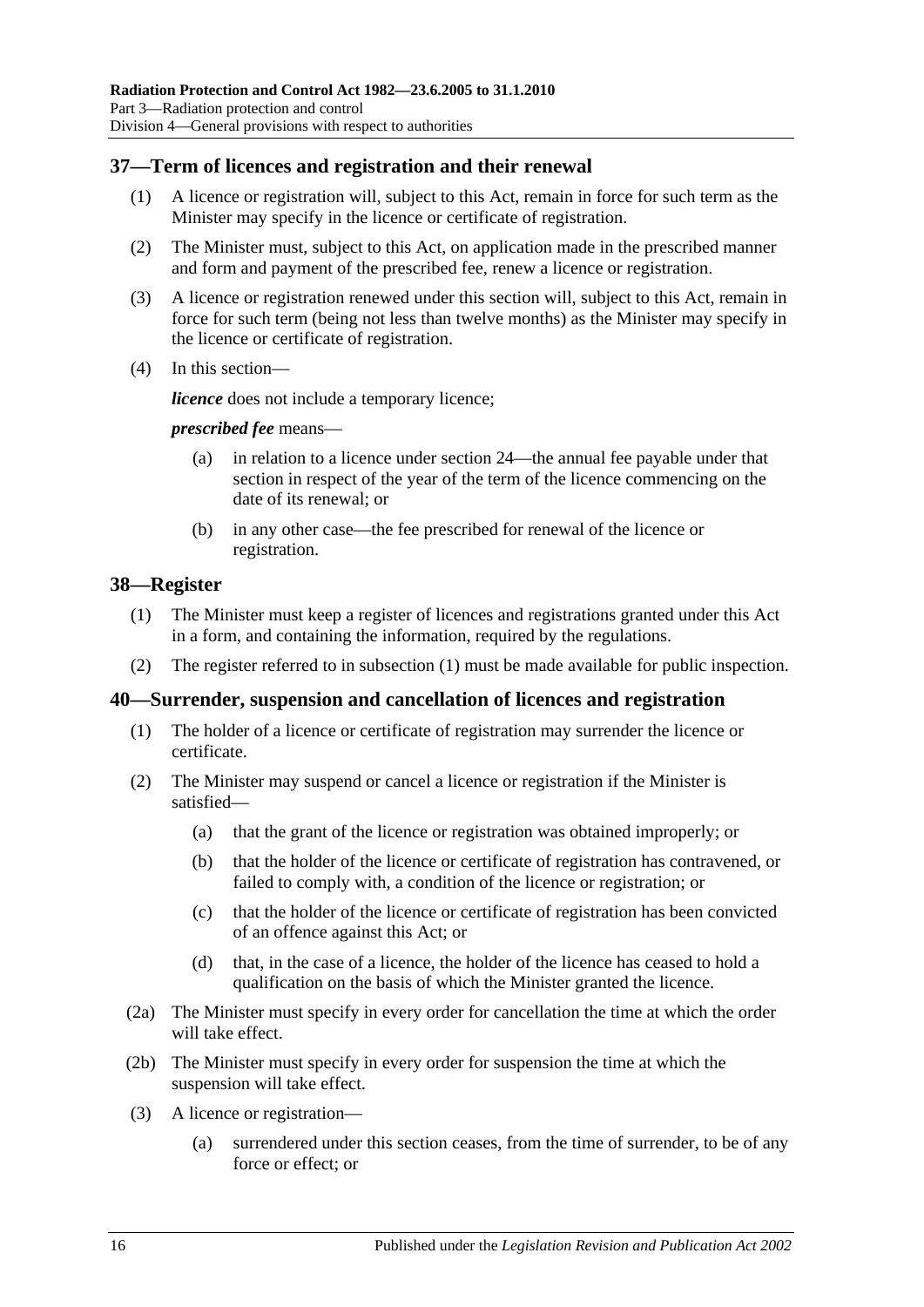- (ab) cancelled under this section ceases, from the time at which the order for cancellation takes effect, to be of any force or effect; or
- (b) suspended under this section is of no force or effect for the period of the suspension.
- (4) If a licence or registration has been suspended under this section, it may be renewed but remains subject to suspension until the expiration of the period of suspension.
- <span id="page-16-2"></span>(4a) If a registration is suspended, the Minister may give such directions in relation to—
	- (a) the use or occupation of the premises and the use, handling or storage of the unsealed radioactive substance; or
	- (b) the operation, use or storage of the sealed radioactive source or radiation apparatus,

during the period of the suspension as the Minister considers appropriate.

- <span id="page-16-3"></span>(4b) If a registration is cancelled, the Minister may—
	- (a) in the case of premises, give such directions as the Minister considers appropriate in relation to the use or occupation of the premises and the disposal of the unsealed radioactive substance; or
	- (b) in the case of a sealed radioactive source or radiation apparatus—
		- (i) give such directions as the Minister considers appropriate in relation to the disposal of the source or apparatus; or
		- (ii) by notice in writing forfeit the source or apparatus to the Crown.
- <span id="page-16-1"></span>(4c) If pursuant to [subsection](#page-16-1)  $(4b)(b)(ii)$  the Minister forfeits a sealed radioactive source or radiation apparatus, the source or apparatus may be seized by an authorised officer and disposed of as the Minister directs.
- (4d) The person in whose name any premises, sealed radioactive source or radiation apparatus was registered must not contravene, or fail to comply with, a direction given by the Minister pursuant to [subsection](#page-16-2) (4a) or [\(4b\).](#page-16-3)

Maximum penalty: \$10 000.

(5) If the Minister suspends or cancels a licence or registration under this section, the Minister must advise the Committee of that fact.

### <span id="page-16-4"></span><span id="page-16-0"></span>**41—Review of decisions relating to authorities**

- (1) A person aggrieved by a decision of the Minister—
	- (a) to refuse to grant a licence or registration; or
	- (b) to attach a condition to a licence or registration; or
	- (c) to vary a condition of a licence or registration; or
	- (d) to suspend a licence or registration; or
	- (e) to cancel a licence or registration; or
	- (f) to give a direction in relation to the suspension or cancellation of a licence or registration,

may apply to the Supreme Court for a review of the decision.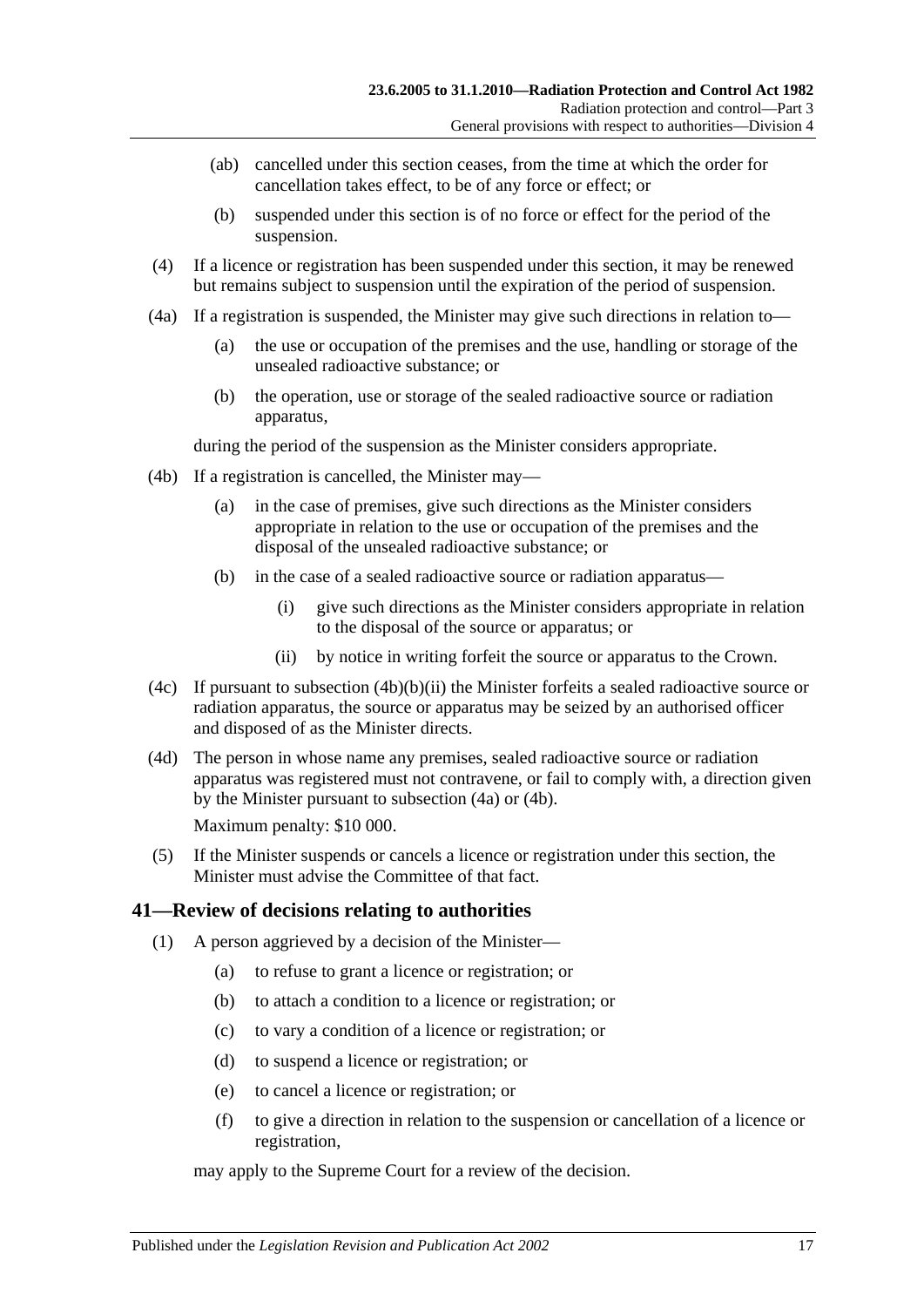- (2) The application for review must be made within one month after the making of the decision to be reviewed, but the Supreme Court may, if it is satisfied that it is just and reasonable in the circumstances to do so, dispense with the requirement that the application be so made.
- (3) A person making a decision referred to in [subsection](#page-16-4) (1) must, if so requested in writing by any person affected by the decision, give a written statement of the reasons for the decision.
- (4) If a written statement of the reasons for the decision is not given at the time of the making of the decision and the person affected by the decision within fourteen days requests in writing that he or she be given a written statement of the reasons, the time for making the application for review runs from the time of service upon the person of the written statement of those reasons.
- (5) The Supreme Court may, on the review, do one or more of the following, according to the nature of the case—
	- (a) confirm the decision subject to the review;
	- (b) substitute, or make in addition, a decision that should in the opinion of the Court have been made in the first instance;
	- (c) make further or other orders as to costs or other matters.

### <span id="page-17-0"></span>**Division 5—Dangerous situations**

### <span id="page-17-2"></span><span id="page-17-1"></span>**42—Powers to deal with dangerous situations**

- (1) If the Minister considers that a dangerous or potentially dangerous situation exists involving actual or threatened exposure of a person to excessive radiation or contamination of a person or place by radioactive substances—
	- (a) the person responsible for the danger or potential danger or a person affected by it may be directed to take, or refrain from taking, specified action; or
	- (b) the radiation apparatus or radioactive substances giving rise to the danger or potential danger or anything contaminated or affected thereby may be seized, removed, disposed of, treated or otherwise dealt with; or
	- (c) any other direction may be given, or action taken,

to avoid, remove or alleviate the danger or potential danger.

- (2) Directions may be given or action taken under [subsection](#page-17-2) (1) by the Minister or, with the prior approval of the Minister, by an authorised officer, police officer, or other person appointed for the purpose by the Minister.
- (3) An authorised officer may exercise the powers conferred by [subsection](#page-17-2) (1) without the prior approval of the Minister if the officer considers that the danger is imminent.
- (4) Directions under [subsection](#page-17-2) (1) may be given—
	- (a) by notice in the Gazette; or
	- (b) by instrument in writing served on the person to whom they are directed; or
	- (c) in the circumstances of imminent danger, orally.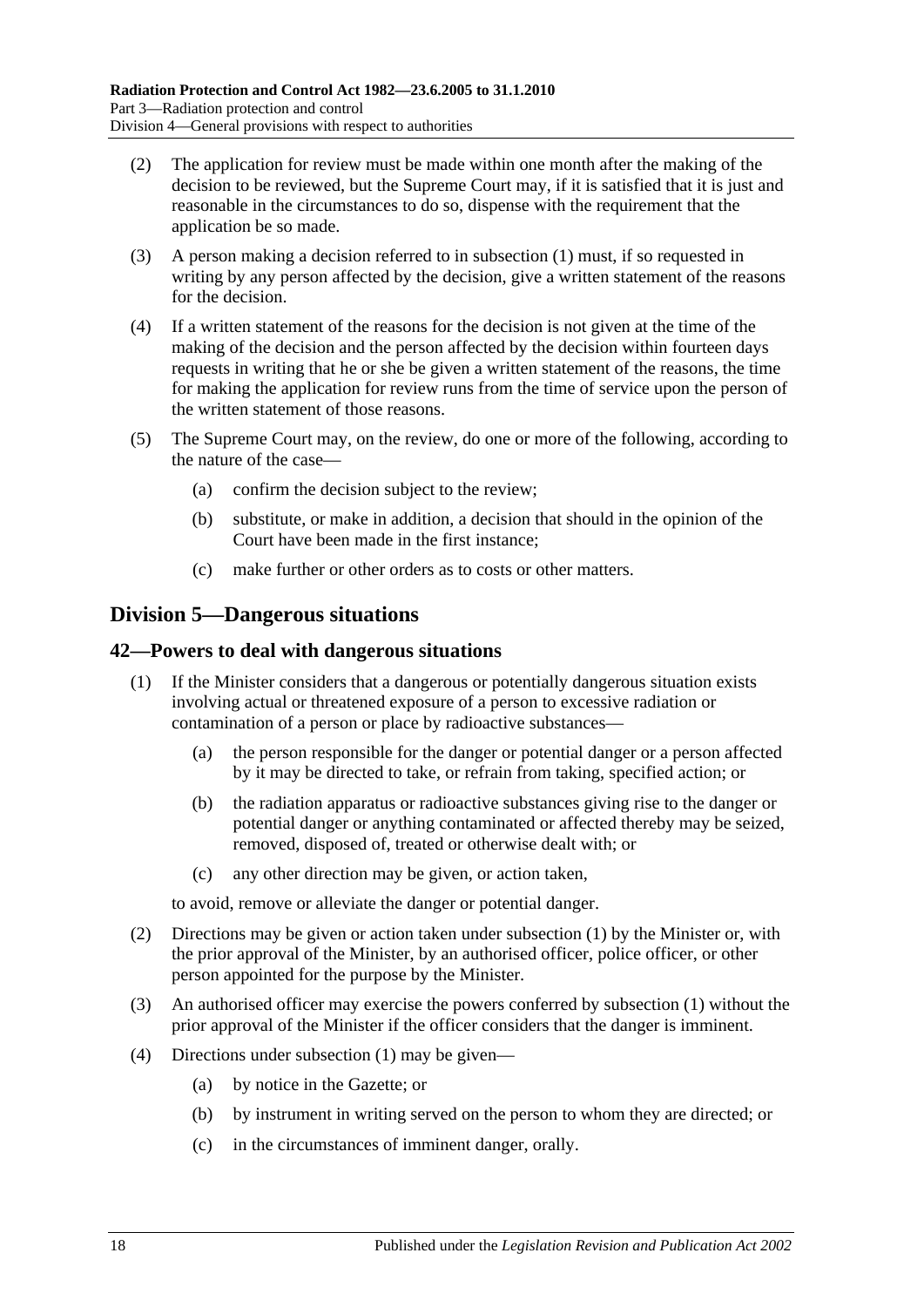- (5) If a person—
	- (a) hinders or obstructs a person exercising a power, or complying with a direction, under this section; or
	- (b) contravenes, or fails to comply with, a direction given under this section,

that person is guilty of an offence.

Maximum penalty: \$50 000 or imprisonment for 5 years, or both.

- (6) Where—
	- (a) costs or expenses have been incurred by the Minister in taking action, or causing action to be taken, under this section; and
	- (b) the danger or potential danger in respect of which the action was taken resulted from an act done, or omission made, by a person in contravention of this Act,

the Minister may recover those costs or expenses from that person by order of the court made in proceedings for the recovery of a penalty in respect of the act or omission, or by separate action in a court of competent jurisdiction.

### <span id="page-18-0"></span>**Division 6—Regulations**

#### <span id="page-18-2"></span><span id="page-18-1"></span>**43—Regulations**

- (1) The Governor may make regulations for the control of activities related to radioactive substances and radiation apparatus and for protection against the harmful effects of radiation.
- <span id="page-18-3"></span>(2) The activities referred to in [subsection](#page-18-2) (1) include (but are not limited to) the activities of or mining or milling, radioactive ore, or producing, manufacturing, supplying, keeping, conveying, using, disposing of or otherwise dealing with radioactive substances or radiation apparatus.
- <span id="page-18-4"></span>(3) Without limiting the generality of the foregoing, the regulations may—
	- (a) specify standards to be observed, practices and procedures to be followed and measures to be taken in relation to activities referred to in [subsection](#page-18-3) (2);
	- (b) recommend practices and procedures that may be followed, and measures that may be taken, to further the achievement of the standards referred to in [paragraph](#page-18-4) (a);
	- (c) regulate, restrict or prohibit any act or thing that is involved in or related to an activity referred to in [subsection](#page-18-3) (2);
	- (d) make provision for or in relation to the granting, issuing or giving of a licence, permit, authority or approval and the terms or conditions to which it is subject;
	- (e) make provision for or in relation to the giving of directions for the purposes of the regulations;
	- (f) make provision for or in relation to the protection of the health and safety, and the training, examination and certification, of persons who engage or seek to engage in activities referred to in [subsection](#page-18-3) (2);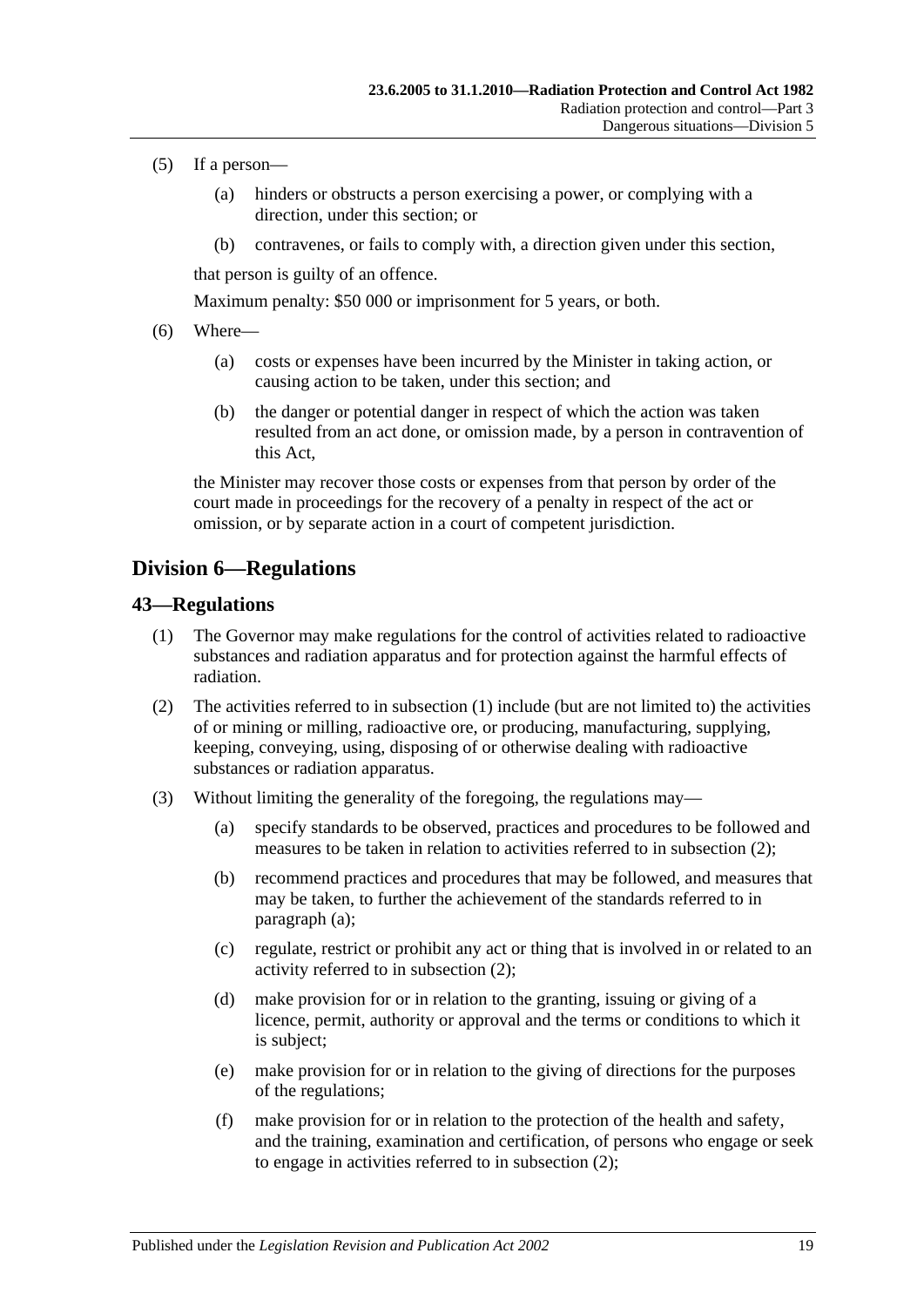- (g) make provision for or in relation to the medical examination of persons exposed to radiation in the course of activities referred to in [subsection](#page-18-3) (2);
- (h) make provision for or in relation to the keeping of records, furnishing of information, and notification of accidents or other matters or events by persons carrying on activities referred to in [subsection](#page-18-3) (2);
- (i) make provision for the monitoring of levels of radiation exposure of persons engaged in activities referred to in [subsection](#page-18-3) (2) and the monitoring of the health of such persons during and after such employment;
- (j) provide that contravention of, or failure to comply with, a provision of the regulations constitutes a summary offence or a minor indictable offence and fix maximum penalties for such offences not exceeding—
	- (i) in the case of a minor indictable offence—\$50 000 or imprisonment for 5 years or both; or
	- (ii) in the case of a summary offence—\$10 000;
- (k) prescribe the manner and form in which applications are to be made for the purposes of this Act;
- (l) prescribe fees for licences or registration or otherwise for the purposes of this Act, being fees which may vary according to prescribed factors;
- (m) authorise the release of information obtained in the administration of this Act to any prescribed body.
- (4) The regulations may—
	- (a) refer to or incorporate, wholly or partially and with or without modification, a specified code or standard as in force at a particular time or as in force from time to time; and
	- (b) be of general application or limited according to time, place or circumstances.
- (5) If a code or standard is referred to or incorporated in the regulations, evidence of the contents of the code or standard may be given in any legal proceedings by production of a document apparently certified by the Minister to be a true copy of the code or standard.

## <span id="page-19-0"></span>**Part 4—Miscellaneous**

### <span id="page-19-1"></span>**44—Exemptions by Minister**

- (1) Subject to the provisions of this section, the Minister may, by notice in the Gazette, exempt a person or class of persons from compliance with specified provisions of this Act.
- (2) An exemption granted under this section has effect for a period, and is subject to conditions, specified by the Minister in the notice.
- (3) The Minister must not grant an exemption from compliance with a provision of this Act unless the Minister is satisfied that, if the exemption were granted subject to appropriate conditions, the activity subject to the exemption would not endanger the health or safety of any person.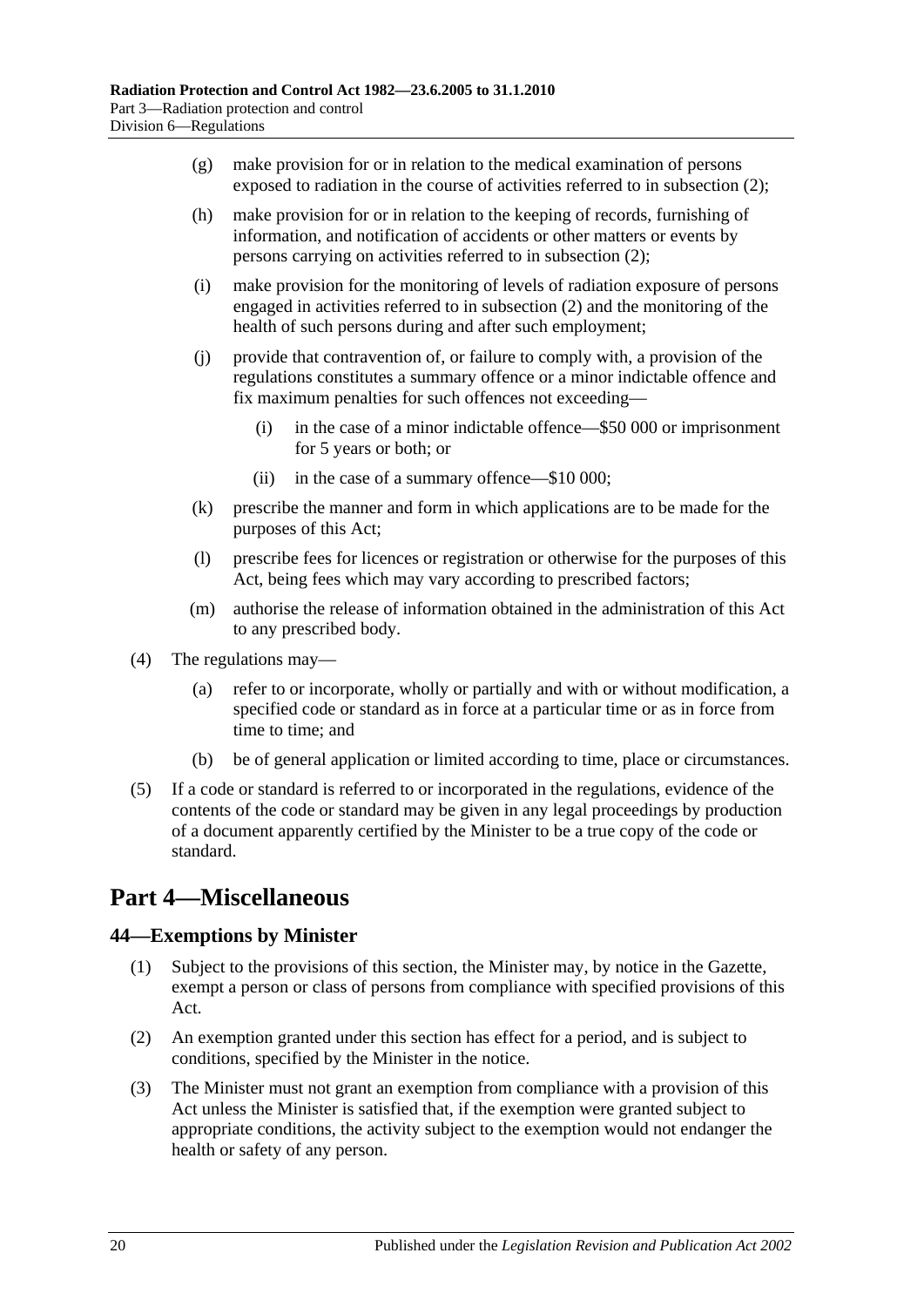- (4) The Minister may, by notice in the Gazette, vary or revoke a condition of an exemption or impose a further condition.
- (5) The Minister may, after due inquiry and for good cause, by notice in the Gazette, revoke an exemption under this section.
- (6) A person who has the benefit of an exemption under this section and who contravenes, or fails to comply with, a condition of the exemption is guilty of an offence.

Maximum penalty:

- (a) if contravention of the provision in relation to which an exemption was granted is a minor indictable offence—\$50 000 or imprisonment for 5 years, or both;
- (b) in any other case—\$10 000.

### <span id="page-20-0"></span>**45—False or misleading information**

A person must not, in furnishing information in or in connection with an application or otherwise in pursuance of this Act, make or cause to be made a statement that is false or misleading in a material particular.

Maximum penalty: \$10 000.

### <span id="page-20-3"></span><span id="page-20-1"></span>**47—Offences by body corporate**

- (1) If a body corporate is guilty of an offence against this Act, each person who is a director of the body corporate or a person concerned in the management of the body corporate is guilty of an offence and liable to the same penalty as is prescribed for the principal offence when committed by a natural person unless it is proved that the person could not by the exercise of reasonable diligence have prevented the commission of the offence by the body corporate.
- (2) A person referred to in [subsection](#page-20-3) (1) may be prosecuted and convicted of an offence against that subsection whether or not the body corporate has been prosecuted or convicted of the principal offence committed by the body corporate.

### <span id="page-20-2"></span>**48—Continuing offences**

- (1) A person convicted of an offence against a provision of this Act in respect of a continuing act or omission—
	- (a) is liable, in addition to the penalty otherwise applicable to the offence, to a penalty for each day during which the act or omission continued of not more than the amount equal to one-tenth of the maximum penalty prescribed for that offence; and
	- (b) is, if the act or omission continues after the person is convicted, guilty of a further offence against the provision and liable, in addition to the penalty otherwise applicable to the further offence, to a penalty for each day during which the act or omission continued after the conviction of not more than the amount equal to one-tenth of the maximum penalty prescribed for the offence.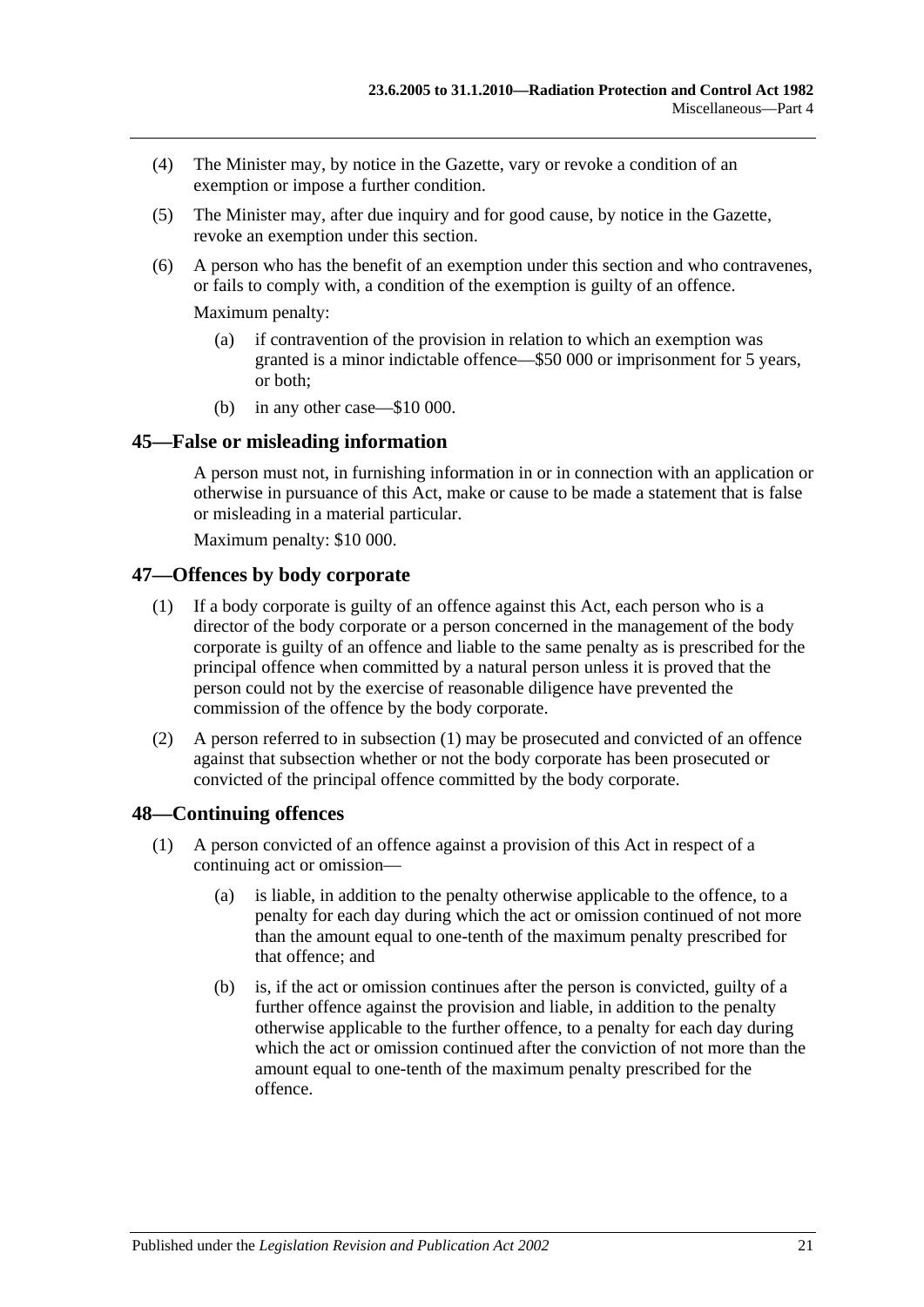(2) If an offence against a provision of this Act consists of an omission to do something that is required or directed to be done, the omission is, for the purposes of subsection (1), taken to continue for so long as the thing required or directed to be done remains undone after the expiration of the period for compliance with the requirement or direction.

### <span id="page-21-0"></span>**49—Evidentiary provisions**

- (1) In proceedings for an offence against this Act, an allegation in the complaint—
	- (a) that a person named holds or held at a specified time a specified office; or
	- (b) that a person named was or was not at a specified time the holder of a specified authority; or
	- (c) that a specified substance was or was not at a specified time a radioactive substance of a specified class; or
	- (d) that specified apparatus was or was not at a specified time radiation apparatus of a specified class,

is, in the absence of proof to the contrary, taken to be proved.

(2) In proceedings for an offence against this Act, a condition of an authority or the terms of a direction or other notice under this Act may be proved by production of an apparently genuine document purporting to be a copy of the condition, direction, or other notice certified by the Minister or an officer authorised under this Act to impose the condition or give the direction or notice.

### <span id="page-21-1"></span>**50—Service of documents**

- (1) A notice or document required or authorised by this Act to be given to or served on a person is taken to have been duly served if it has been—
	- (a) served on the person personally; or
	- (b) in the case of the holder of an authority, sent by registered or certified mail addressed to the person at his or her address for service, or left for the person at that address with a person apparently over the age of sixteen years.
- (2) The address for service of the holder of an authority is the last address for service of that person of which notice has been given in accordance with the regulations.

## <span id="page-21-2"></span>**Schedule—Application of this Act to the Roxby Downs Joint Venturers**

- 1 This Act applies in relation to operations of the Joint Venturers carried out or to be carried out pursuant to the Indenture subject to the modifications set out in this Schedule.
- 2 An application by the Joint Venturers for a mining licence must be made to the Minister.
- 3 The Minister must, in connection with such an application, consult with the Mines Minister and the Joint Venturers.
- 4 The Minister must also refer the application to the Committee and give due consideration to the advice of the Committee.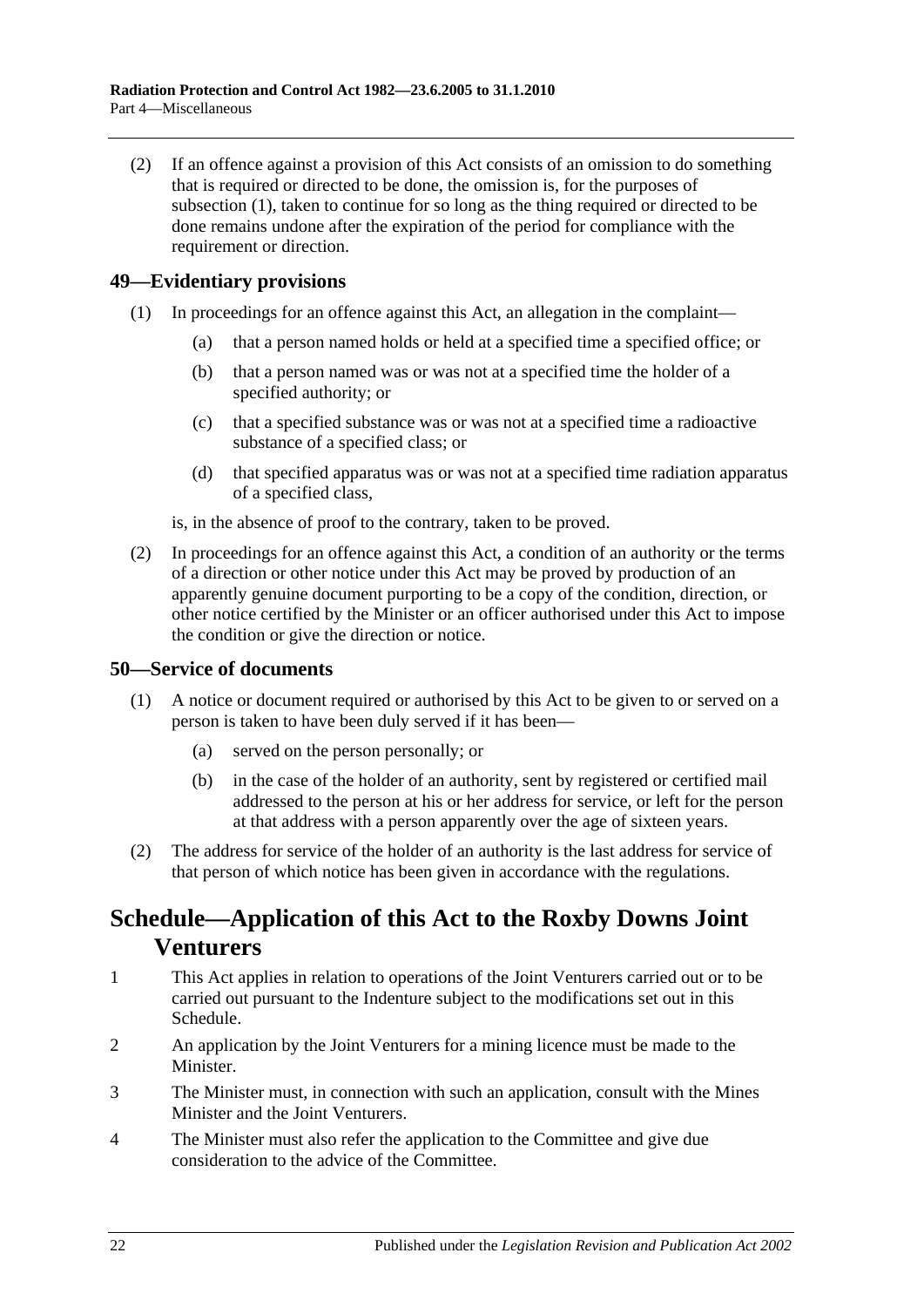- 5 (1) The following matters may be referred to arbitration by the Minister or the Joint Venturers:
	- (a) a question, difference or dispute concerning the conditions proposed to be included at the time of grant in the mining licence to be granted to the Joint Venturers;
	- (b) a question, difference or dispute concerning a decision of the Minister to attach a condition to, or vary or revoke a condition of, the mining licence granted to the Joint Venturers.
	- (2) A reference to arbitration under subparagraph (1) is taken to be a reference to arbitration under clause 49 of the Indenture, and that clause applies, with such modifications as are necessary, to such a reference.
	- (3) The Minister must comply with the decision of the arbitrator on a reference under subparagraph  $(1)$ .
	- (4) No other matter arising under this Act in relation to operations of the Joint Venturers carried out or to be carried out pursuant to the Indenture may be referred to arbitration under the Indenture, but nothing in this Act affects any right to arbitration under the Indenture or the *[Roxby Downs \(Indenture Ratification\) Act](http://www.legislation.sa.gov.au/index.aspx?action=legref&type=act&legtitle=Roxby%20Downs%20(Indenture%20Ratification)%20Act%201982) 1982*.
- 6 (1) The Minister must, within one month after the Joint Venturers apply for a mining licence, give notice in writing to the Joint Venturers of the terms of the licence proposed to be granted and of the conditions proposed to be included in the licence at the time of grant.
	- (2) The Minister must grant a mining licence to the Joint Venturers—
		- (a) within two months after the application was made; or
		- (b) if a question, difference or dispute concerning the conditions proposed to be included in the licence at the time of grant is referred within that period to arbitration but the arbitrator does not make a decision within that period, as soon as practicable after the arbitrator makes the decision.
- 7 (1) After consultation with the Mines Minister and the Joint Venturers, the Minister may, by notice in writing to the Joint Venturers, attach a condition to, or vary or revoke a condition of, the mining licence granted to the Joint Venturers.
	- (2) At least one month before the Minister gives a notice under subparagraph (1), the Minister must give notice in writing to the Joint Venturers of the terms of any condition proposed to be attached to the mining licence granted to the Joint Venturers or of any proposed variation or revocation of the conditions of the licence.
- 8 A decision of the Minister to attach a condition to, or vary or revoke a condition of, the mining licence granted to the Joint Venturers takes effect at the expiration of one month from the date on which notice is given under paragraph 7(1) or at the expiration of such greater period as the Minister may determine, but if a question, difference or dispute concerning the decision is referred within that period to arbitration the operation of the decision is suspended until the arbitrator makes a decision.
- 9 The conditions of the mining licence granted to the Joint Venturers must not be more stringent that the most stringent requirements and standards contained in any of the codes, standards or recommendations referred to in clause 10 of the Indenture.
- 10 The mining licence granted to the Joint Venturers must not be suspended or cancelled while the Indenture is in force.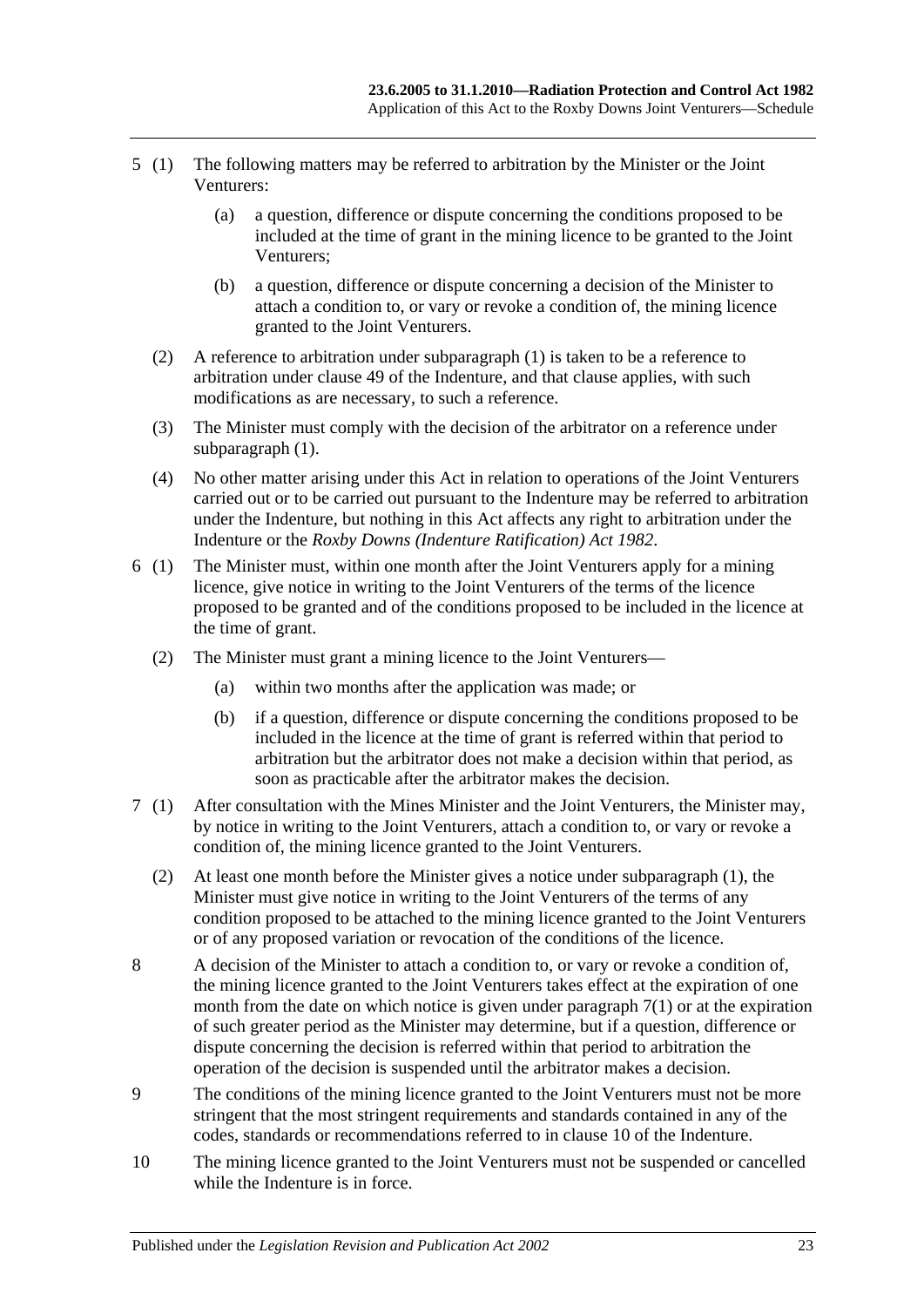- 12 In [subsection](#page-14-6) (1)(b) of [section](#page-14-4) 36 the reference to conditions attached under that section is to be taken to be a reference to conditions attached under this Schedule.
- 13 [Sections](#page-10-7) 24(4), 35, [36\(2\),](#page-14-5) [36\(3\),](#page-14-7) [40](#page-15-2) and [41](#page-16-0) do not apply.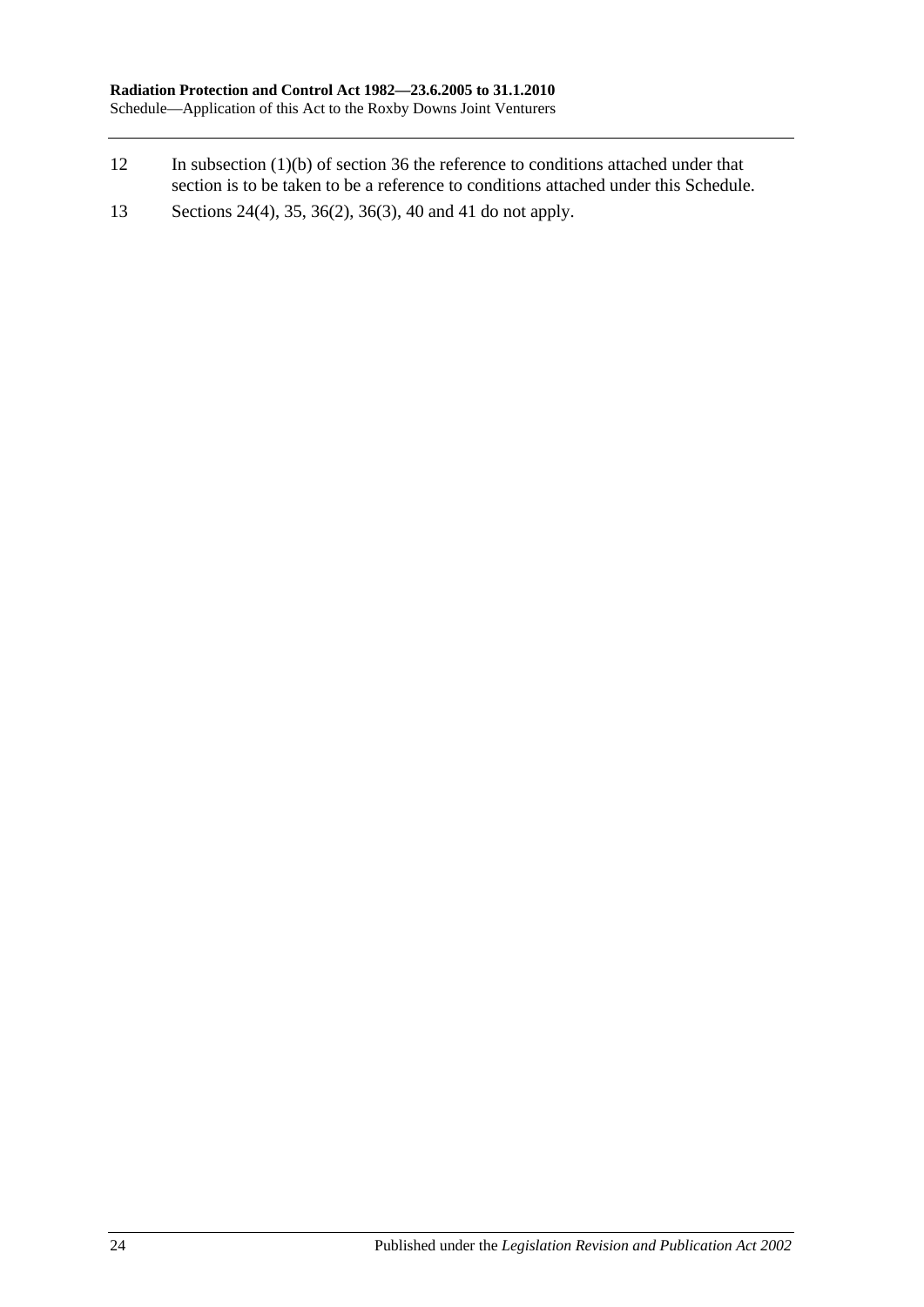## <span id="page-24-0"></span>**Legislative history**

### **Notes**

- Amendments of this version that are uncommenced are not incorporated into the text.
- Please note—References in the legislation to other legislation or instruments or to titles of bodies or offices are not automatically updated as part of the program for the revision and publication of legislation and therefore may be obsolete.
- Earlier versions of this Act (historical versions) are listed at the end of the legislative history.
- For further information relating to the Act and subordinate legislation made under the Act see the Index of South Australian Statutes or www.legislation.sa.gov.au.

### **Legislation amended by principal Act**

The *Radiation Protection and Control Act 1982* amended the following:

*Health Act 1935*

### **Principal Act and amendments**

New entries appear in bold.

| Year    | N <sub>0</sub> | Title                                                                                                     | Assent     | Commencement                                                                                                                                                                      |
|---------|----------------|-----------------------------------------------------------------------------------------------------------|------------|-----------------------------------------------------------------------------------------------------------------------------------------------------------------------------------|
| 1982    | 49             | <b>Radiation Protection and Control</b><br>Act 1982                                                       | 29.4.1982  | 5.11.1982 except s 25—1.4.1983 ( <i>Gazette</i><br>28.10.1982 p1212) and except ss 29 &<br>30–1.9.1985 and except ss 3, 28,<br>31-33-1.4.1986 (Gazette 4.4.1985)<br><i>p</i> 978) |
| 1986    | 117            | Radiation Protection and Control Act 18.12.1986<br>Amendment Act 1986                                     |            | 30.9.1988 (Gazette 8.9.1988 p994)                                                                                                                                                 |
| 1988    | 52             | Radiation Protection and Control Act 8.9.1988<br>Amendment Act 1988                                       |            | 30.9.1988 (Gazette 8.9.1988 p994)                                                                                                                                                 |
| 2000    | 34             | South Australian Health Commission 6.7.2000<br><i>(Administrative Arrangements)</i><br>Amendment Act 2000 |            | Sch 1 (cl 14)–6.7.2000 ( <i>Gazette</i><br>6.7.2000 p5                                                                                                                            |
| 2002 43 |                | <b>Statutes Amendment (Environment</b> )<br>Protection) Act 2002                                          | 5.12.2002  | Pt 3 (s $23$ )—10.4.2003 ( <i>Gazette</i><br>$10.4.2003$ $p1670$                                                                                                                  |
| 2005    | 20             | <b>Statutes Amendment (Environment</b><br>and Conservation Portfolio) Act 2005                            | 9.6.2005   | Pt 7 (ss $31-39$ ) & Sch 6-23.6.2005<br>(Gazette 23.6.2005 p1901)                                                                                                                 |
| 2009    | 84             | <b>Statutes Amendment (Public Sector</b><br>Consequential Amendments) Act 2009                            | 10.12.2009 | Pt 128 (ss 290 & 291)—1.2.2010 (Gazette<br>28.1.2010 p320)                                                                                                                        |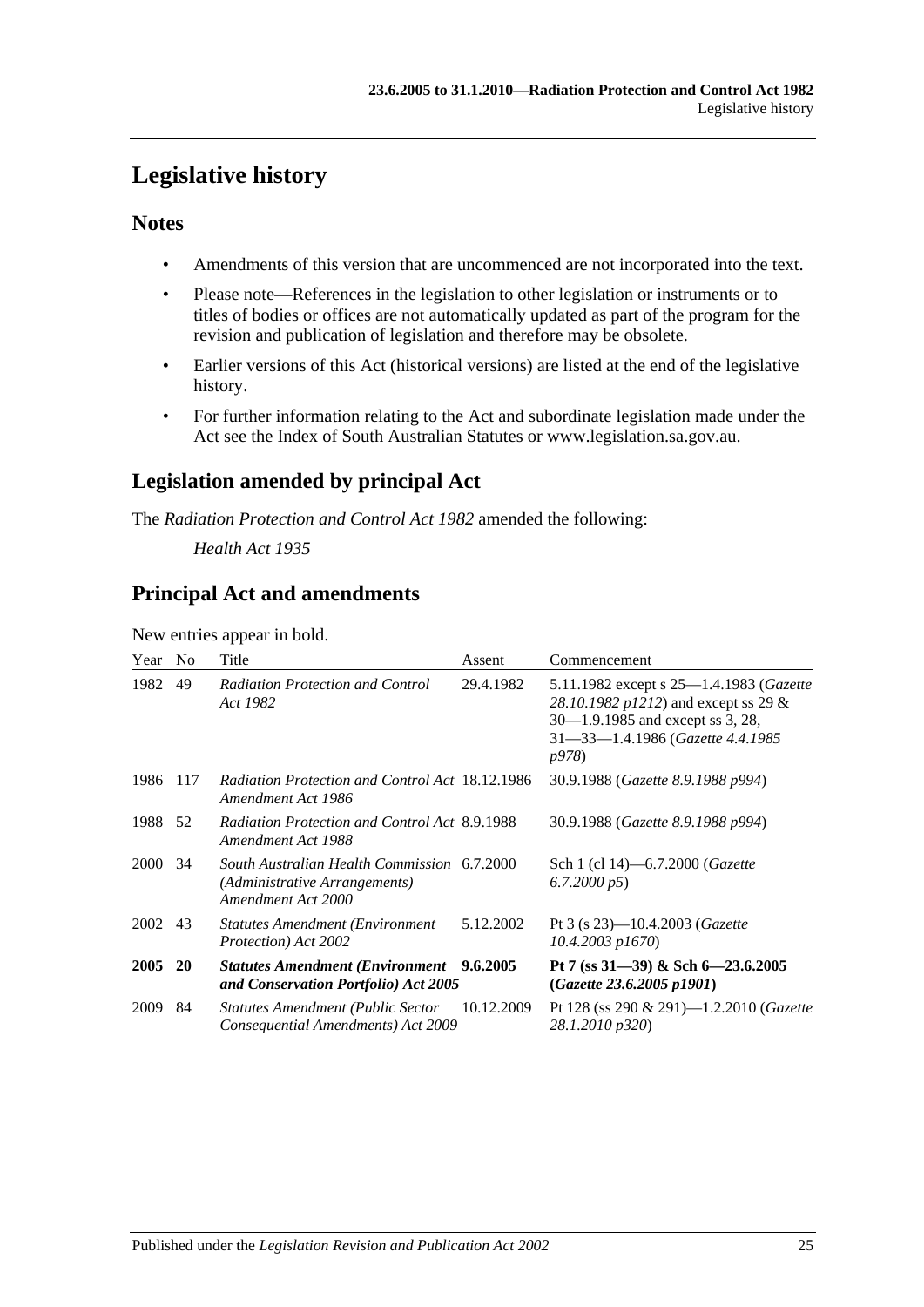### **Provisions amended**

New entries appear in bold.

Entries that relate to provisions that have been deleted appear in italics.

| Provision                       | How varied                                                            | Commencement |  |
|---------------------------------|-----------------------------------------------------------------------|--------------|--|
| Long title                      | amended under Legislation Revision and<br><b>Publication Act 2002</b> | 10.4.2003    |  |
|                                 | amended by 20/2005 s 31                                               | 23.6.2005    |  |
| Pt <sub>1</sub>                 |                                                                       |              |  |
| s <sub>2</sub>                  | omitted under Legislation Revision and<br><b>Publication Act 2002</b> | 23.6.2005    |  |
| $ss$ 3 and 4                    | omitted under Legislation Revision and<br><b>Publication Act 2002</b> | 10.4.2003    |  |
| s <sub>5</sub>                  |                                                                       |              |  |
| authority                       | substituted by $117/1986$ s $3(a)$                                    | 30.9.1988    |  |
| the Commission                  | deleted by $20/2005 s 32(1)$                                          | 23.6.2005    |  |
| the Department                  | inserted by $34/2000$ Sch 1 cl $14(a)$                                | 6.7.2000     |  |
|                                 | deleted by $20/2005 s 32(2)$                                          | 23.6.2005    |  |
| <b>Department</b>               | inserted by $20/2005$ s $32(2)$                                       | 23.6.2005    |  |
| the Indenture                   | inserted by 117/1986 s 3(b)                                           | 30.9.1988    |  |
|                                 | the Joint Venturers inserted by $117/1986$ s 3(c)                     | 30.9.1988    |  |
| milling                         | substituted by $117/1986$ s 3(d)                                      | 30.9.1988    |  |
| mines inspector                 | deleted by $20/2005 s 32(3)$                                          | 23.6.2005    |  |
| the Minister of<br><b>Mines</b> | deleted by $117/1986 s 3(e)$                                          | 30.9.1988    |  |
|                                 | the Mines Minister inserted by $117/1986$ s $3(e)$                    | 30.9.1988    |  |
| mining                          | substituted by $117/1986$ s $3(e)$                                    | 30.9.1988    |  |
| mining tenement                 | deleted by $117/1986$ s $3(e)$                                        | 30.9.1988    |  |
| mining licence                  | inserted by $117/1986$ s $3(e)$                                       | 30.9.1988    |  |
| prescribed mining<br>tenement   | deleted by $117/1986$ s $3(f)$                                        | 30.9.1988    |  |
| $s\,6$                          |                                                                       |              |  |
| $s(6(2)$ and $(3)$              | amended by 20/2005 Sch 6                                              | 23.6.2005    |  |
| Pt 2                            |                                                                       |              |  |
| s 7                             | deleted by 34/2000 Sch 1 cl 14(b)                                     | 6.7.2000     |  |
| $\sqrt{s}$ 8                    | substituted by $34/2000$ Sch 1 cl $14(c)$                             | 6.7.2000     |  |
| s 9                             |                                                                       |              |  |
| s(1)                            | substituted by 20/2005 Sch 6                                          | 23.6.2005    |  |
| $s \, 9(2)$                     | amended by 34/2000 Sch 1 cl 14(d)                                     | 6.7.2000     |  |
|                                 | amended by 20/2005 s 33, Sch 6                                        | 23.6.2005    |  |
| s 10                            |                                                                       |              |  |
| s 10(1)                         | substituted by 20/2005 Sch 6                                          | 23.6.2005    |  |
| $s 10(2)$ and (3)               | amended by 20/2005 Sch 6                                              | 23.6.2005    |  |
| $s 10(4)$ and $(5)$             | substituted by 20/2005 Sch 6                                          | 23.6.2005    |  |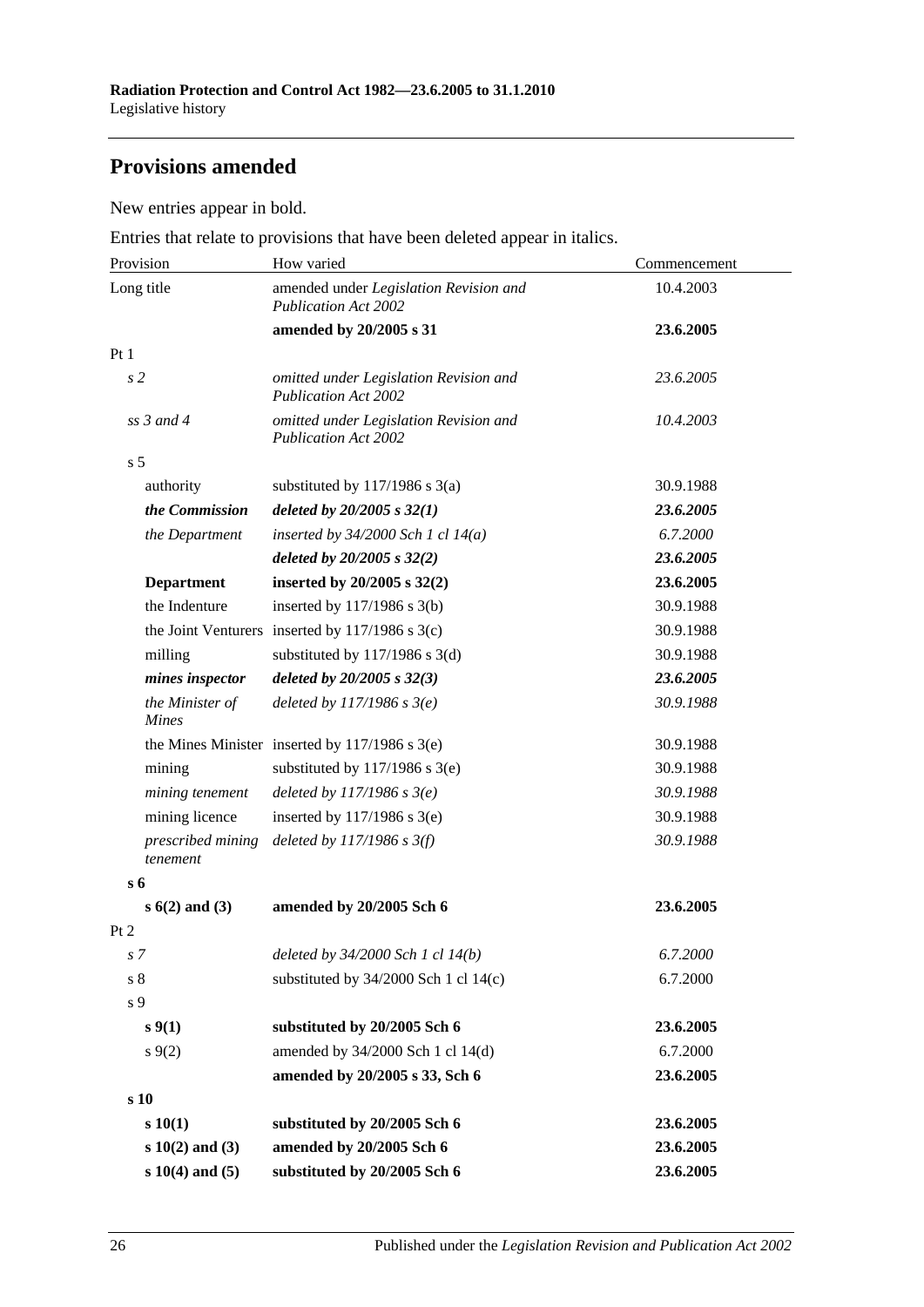| s 11                |                                            |           |
|---------------------|--------------------------------------------|-----------|
| s 11(1)             | amended by 20/2005 Sch 6                   | 23.6.2005 |
| s 11(2)             | substituted by 20/2005 Sch 6               | 23.6.2005 |
| $s\ 11(3)$ —(5)     | amended by 20/2005 Sch 6                   | 23.6.2005 |
| s 11(6)             | substituted by 20/2005 Sch 6               | 23.6.2005 |
| s 12                | (b) deleted by 117/1986 s 4                | 30.9.1988 |
|                     | amended by 34/2000 Sch 1 cl 14(e)          | 6.7.2000  |
|                     | amended by 20/2005 s 34                    | 23.6.2005 |
| s 13                |                                            |           |
| s 13(1)             | amended by 34/2000 Sch 1 cl 14(f)          | 6.7.2000  |
| s 13(2)             | amended by $34/2000$ Sch 1 cl $14(g)$      | 6.7.2000  |
| s <sub>14</sub>     |                                            |           |
| s 14(1)             | amended by $34/2000$ Sch 1 cl $14(h)$ —(k) | 6.7.2000  |
|                     | amended by 20/2005 Sch 6                   | 23.6.2005 |
| s 14(2)             | substituted by 34/2000 Sch 1 cl 14(l)      | 6.7.2000  |
| s 14(3)             | amended by 34/2000 Sch 1 cl 14(m)          | 6.7.2000  |
|                     | amended by 20/2005 Sch 6                   | 23.6.2005 |
| $s 14(4)$ and $(5)$ | amended by 20/2005 Sch 6                   | 23.6.2005 |
| s 15                |                                            |           |
| s $15(1)$ and $(2)$ | amended by $34/2000$ Sch 1 cl $14(n)$      | 6.7.2000  |
|                     | amended by 20/2005 Sch 6                   | 23.6.2005 |
| s 16                |                                            |           |
| s 16(1)             | substituted by $34/2000$ Sch 1 cl 14(o)    | 6.7.2000  |
| $s\,16(2)$          | deleted by 20/2005 s 35                    | 23.6.2005 |
| s 16(3)             | amended by $34/2000$ Sch 1 cl $14(p)$      | 6.7.2000  |
|                     | amended by 20/2005 Sch 6                   | 23.6.2005 |
| s 16(4)             | amended by 20/2005 Sch 6                   | 23.6.2005 |
| s 17                |                                            |           |
| $s\,17(1)$          | amended by 20/2005 Sch 6                   | 23.6.2005 |
| $s\ 17(2)$          | substituted by $117/1986$ s $5(a)$         | 30.9.1988 |
|                     | amended by 20/2005 Sch 6                   | 23.6.2005 |
| s 17(3)             | substituted by $117/1986$ s $5(a)$         | 30.9.1988 |
| s 17(4)             | deleted by 20/2005 s 36                    | 23.6.2005 |
| $s 17(5)$ — $(9)$   | amended by 20/2005 Sch 6                   | 23.6.2005 |
| s 17(10)            | amended by 117/1986 s 5(b)                 | 30.9.1988 |
|                     | amended by 20/2005 Sch 6                   | 23.6.2005 |
| s 18                | amended by 20/2005 Sch 6                   | 23.6.2005 |
| s 19                | substituted by 43/2002 s 23                | 10.4.2003 |
|                     | amended by 20/2005 Sch 6                   | 23.6.2005 |
| s <sub>20</sub>     | amended by 20/2005 Sch 6                   | 23.6.2005 |
| s 21                |                                            |           |
| $s \, 21(1)$        | amended by $34/2000$ Sch 1 cl $14(q)$      | 6.7.2000  |
|                     | amended by 20/2005 Sch 6                   | 23.6.2005 |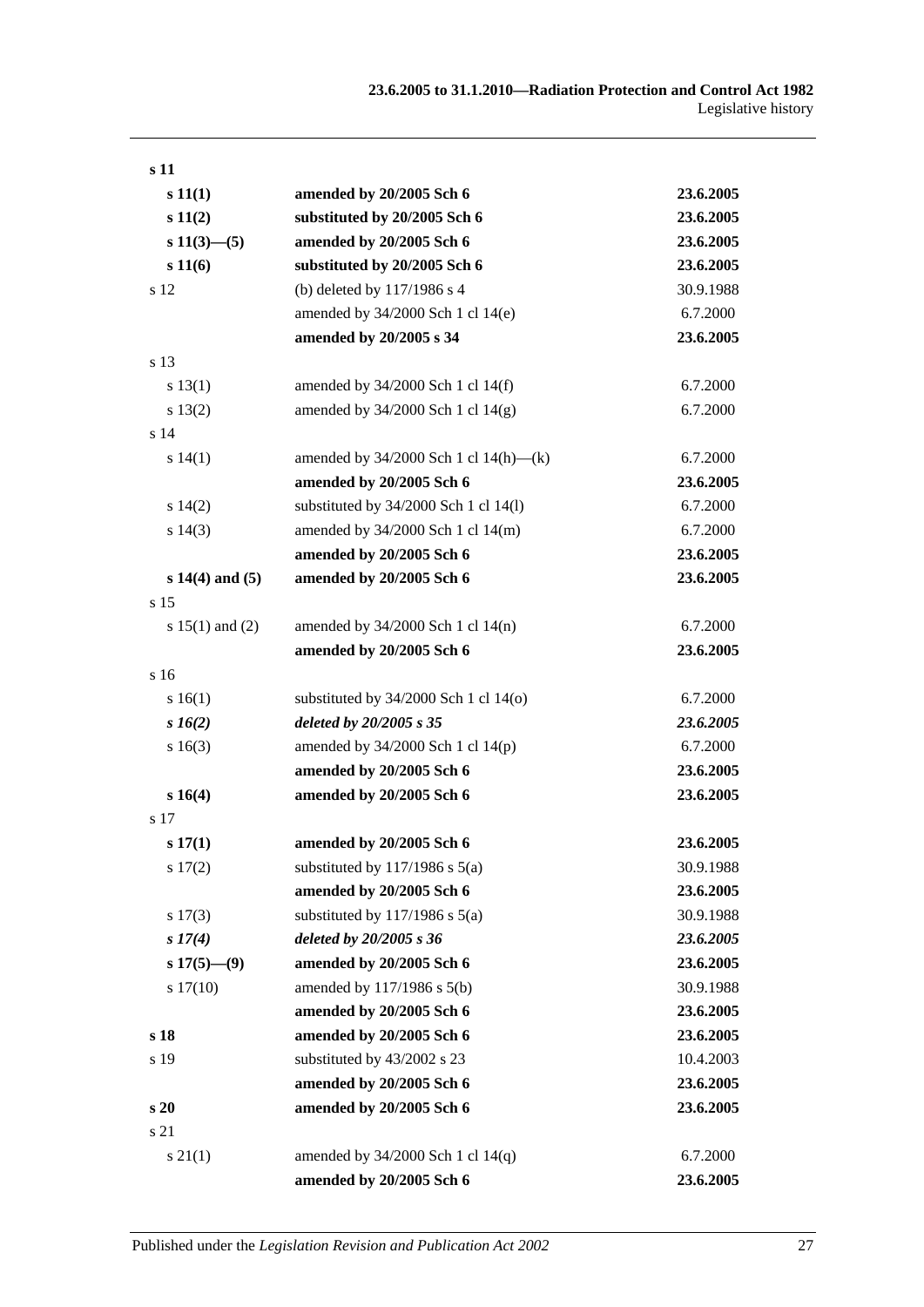| $s\ 21(2)$            | amended by 20/2005 Sch 6               | 23.6.2005 |
|-----------------------|----------------------------------------|-----------|
| s <sub>22</sub>       |                                        |           |
| $s\,22(1)$            | amended by 20/2005 s 37(1)             | 23.6.2005 |
| $s\ 22(2)$            | substituted by $20/2005$ s $37(2)$     | 23.6.2005 |
| Pt 3                  |                                        |           |
| s 23                  |                                        |           |
| $s\,23(1)$            | amended by $34/2000$ Sch 1 cl $14(r)$  | 6.7.2000  |
|                       | amended by 20/2005 Sch 6               | 23.6.2005 |
| s 24                  | substituted by 117/1986 s 6            | 30.9.1988 |
| $s\,24(1)$            | amended by 20/2005 Sch 6               | 23.6.2005 |
| $s\,24(3)$            | substituted by $52/1988$ s $3(a)$      | 30.9.1988 |
|                       | amended by 34/2000 Sch 1 cl 14(s)      | 6.7.2000  |
|                       | amended by 20/2005 Sch 6               | 23.6.2005 |
| $s\,24(4)$            | amended by $34/2000$ Sch 1 cl 14(t)    | 6.7.2000  |
|                       | amended by 20/2005 Sch 6               | 23.6.2005 |
| s $24(4a)$ and $(4b)$ | inserted by $52/1988$ s $3(b)$         | 30.9.1988 |
| $s\,24(4c)$           | inserted by $52/1988$ s $3(b)$         | 30.9.1988 |
|                       | amended by 34/2000 Sch 1 cl 14(u)      | 6.7.2000  |
|                       | amended by 20/2005 Sch 6               | 23.6.2005 |
| $s\,24(6)$            | deleted by 20/2005 Sch 6               | 23.6.2005 |
| s25                   | deleted by 117/1986 s 6                | 30.9.1988 |
| s26                   | amended by 20/2005 Sch 6               | 23.6.2005 |
| s <sub>27</sub>       | will expire by proclamation: $s$ 27(3) |           |
| $s\,27(1)$            | amended by 20/2005 Sch 6               | 23.6.2005 |
| $s\,27(2)$            | deleted by $20/2005$ Sch $6$           | 23.6.2005 |
| $s 27(3)$ and (4)     | amended by 20/2005 Sch 6               | 23.6.2005 |
| s 28                  |                                        |           |
| $s\,28(1)$            | substituted by $117/1986$ s $7(a)$     | 30.9.1988 |
|                       | amended by 20/2005 Sch 6               | 23.6.2005 |
| $s\,28(2)$            | substituted by $117/1986$ s $7(a)$     | 30.9.1988 |
| $s\,28(3)$            | amended by $34/2000$ Sch 1 cl $14(v)$  | 6.7.2000  |
|                       | amended by 20/2005 Sch 6               | 23.6.2005 |
| $s\,28(4)$            | amended by 34/2000 Sch 1 cl 14(w)      | 6.7.2000  |
|                       | amended by 20/2005 Sch 6               | 23.6.2005 |
| $s\,28(5)$            | amended by $34/2000$ Sch 1 cl $14(x)$  | 6.7.2000  |
|                       | amended by 20/2005 Sch 6               | 23.6.2005 |
| $s\,28(6)$ and (7)    | deleted by $117/1986 s 7(b)$           | 30.9.1988 |
| s 29                  |                                        |           |
| $s\,29(2)$            | amended by 20/2005 Sch 6               | 23.6.2005 |
| $s\,29(3)$            | amended by 117/1986 s 8(a)             | 30.9.1988 |
| $s\,29(4)$            | amended by 34/2000 Sch 1 cl 14(y)      | 6.7.2000  |
|                       | amended by 20/2005 Sch 6               | 23.6.2005 |
| s 29(5)               | amended by $34/2000$ Sch 1 cl $14(z)$  | 6.7.2000  |
|                       |                                        |           |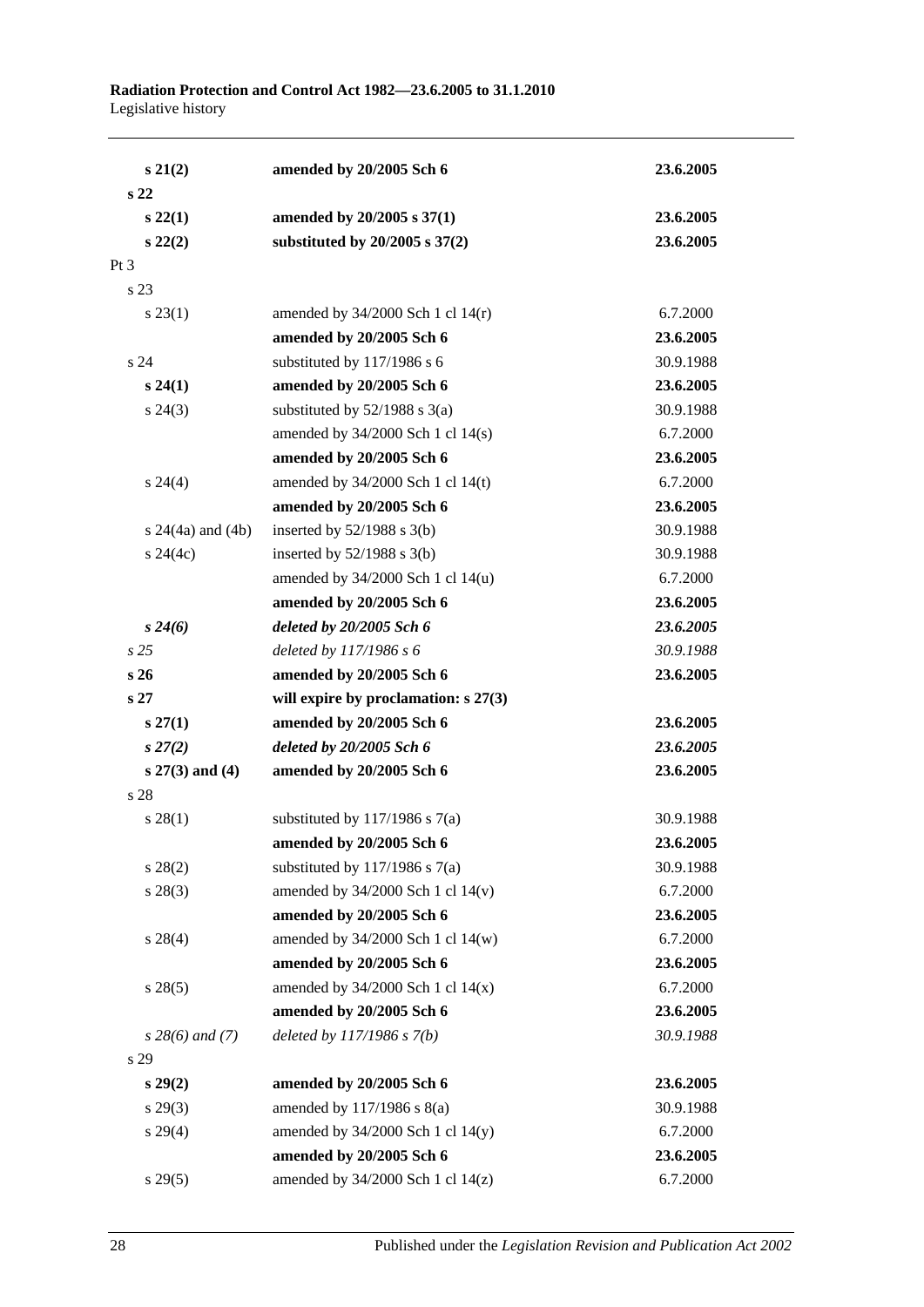|                                           | amended by 20/2005 Sch 6                      | 23.6.2005 |
|-------------------------------------------|-----------------------------------------------|-----------|
| $s$ 29(6) and (7)                         | deleted by $117/1986 s 8(b)$                  | 30.9.1988 |
| s 30                                      |                                               |           |
| $s \, 30(2)$                              | amended by 20/2005 Sch 6                      | 23.6.2005 |
| $s \ 30(4)$                               | amended by $34/2000$ Sch 1 cl $14(za)$        | 6.7.2000  |
|                                           | amended by 20/2005 Sch 6                      | 23.6.2005 |
| $s \, 30(5)$                              | amended by $34/2000$ Sch 1 cl $14$ (zb)       | 6.7.2000  |
|                                           | amended by 20/2005 Sch 6                      | 23.6.2005 |
| $s \ 30(6)$                               | amended by $34/2000$ Sch 1 cl $14(zc)$        | 6.7.2000  |
|                                           | amended by 20/2005 Sch 6                      | 23.6.2005 |
| $s \, 30(7)$ and (8)                      | deleted by 117/1986 s 9                       | 30.9.1988 |
| s 31                                      |                                               |           |
| s 31(1)                                   | amended by 20/2005 Sch 6                      | 23.6.2005 |
| $s \ 31(3)$                               | amended by $34/2000$ Sch 1 cl $14(zd)$        | 6.7.2000  |
|                                           | amended by 20/2005 Sch 6                      | 23.6.2005 |
| $s \ 31(4)$                               | amended by $34/2000$ Sch 1 cl $14(ze)$        | 6.7.2000  |
|                                           | amended by 20/2005 Sch 6                      | 23.6.2005 |
| $s \, 31(5)$                              | amended by $34/2000$ Sch 1 cl $14(zf)$        | 6.7.2000  |
|                                           | amended by 20/2005 Sch 6                      | 23.6.2005 |
| $s \, 31(6)$ and (7)                      | deleted by 117/1986 s 10                      | 30.9.1988 |
| s 32                                      |                                               |           |
| $s\,32(2)$                                | amended by 20/2005 Sch 6                      | 23.6.2005 |
| $s \, 32(4)$                              | amended by $34/2000$ Sch 1 cl $14(2g)$        | 6.7.2000  |
|                                           | amended by 20/2005 Sch 6                      | 23.6.2005 |
| $s \, 32(5)$                              | amended by $34/2000$ Sch 1 cl $14(\text{zh})$ | 6.7.2000  |
|                                           | amended by 20/2005 Sch 6                      | 23.6.2005 |
| $s \, 32(6)$                              | amended by $34/2000$ Sch 1 cl $14(zi)$        | 6.7.2000  |
|                                           | amended by 20/2005 Sch 6                      | 23.6.2005 |
| $s\,32(7)$ and (8)                        | deleted by 117/1986 s 11                      | 30.9.1988 |
| s <sub>33</sub>                           | amended by 20/2005 Sch 6                      | 23.6.2005 |
| s 34                                      | amended by $34/2000$ Sch 1 cl $14(zi)$        | 6.7.2000  |
| s 35 before<br>substitution by<br>20/2005 |                                               |           |
| $s \, 35(1)$                              | amended by $34/2000$ Sch 1 cl $14(zk)$ , (zl) | 6.7.2000  |
| $s \, 35(2)$ and (3)                      | deleted by 117/1986 s 12                      | 30.9.1988 |
| s <sub>35</sub>                           | substituted by 20/2005 s 38                   | 23.6.2005 |
| s <sub>36</sub>                           | substituted by 117/1986 s 13                  | 30.9.1988 |
| s $36(2)$ and $(3)$                       | amended by 34/2000 Sch 1 cl 14(zm)            | 6.7.2000  |
| $s \, 36(4)$                              | amended by 20/2005 Sch 6                      | 23.6.2005 |
| $s \, 36(5)$                              | deleted by 20/2005 Sch 6                      | 23.6.2005 |
| s 37                                      |                                               |           |
| s $37(1)$ — $(3)$                         | amended by 34/2000 Sch 1 cl 14(zm)            | 6.7.2000  |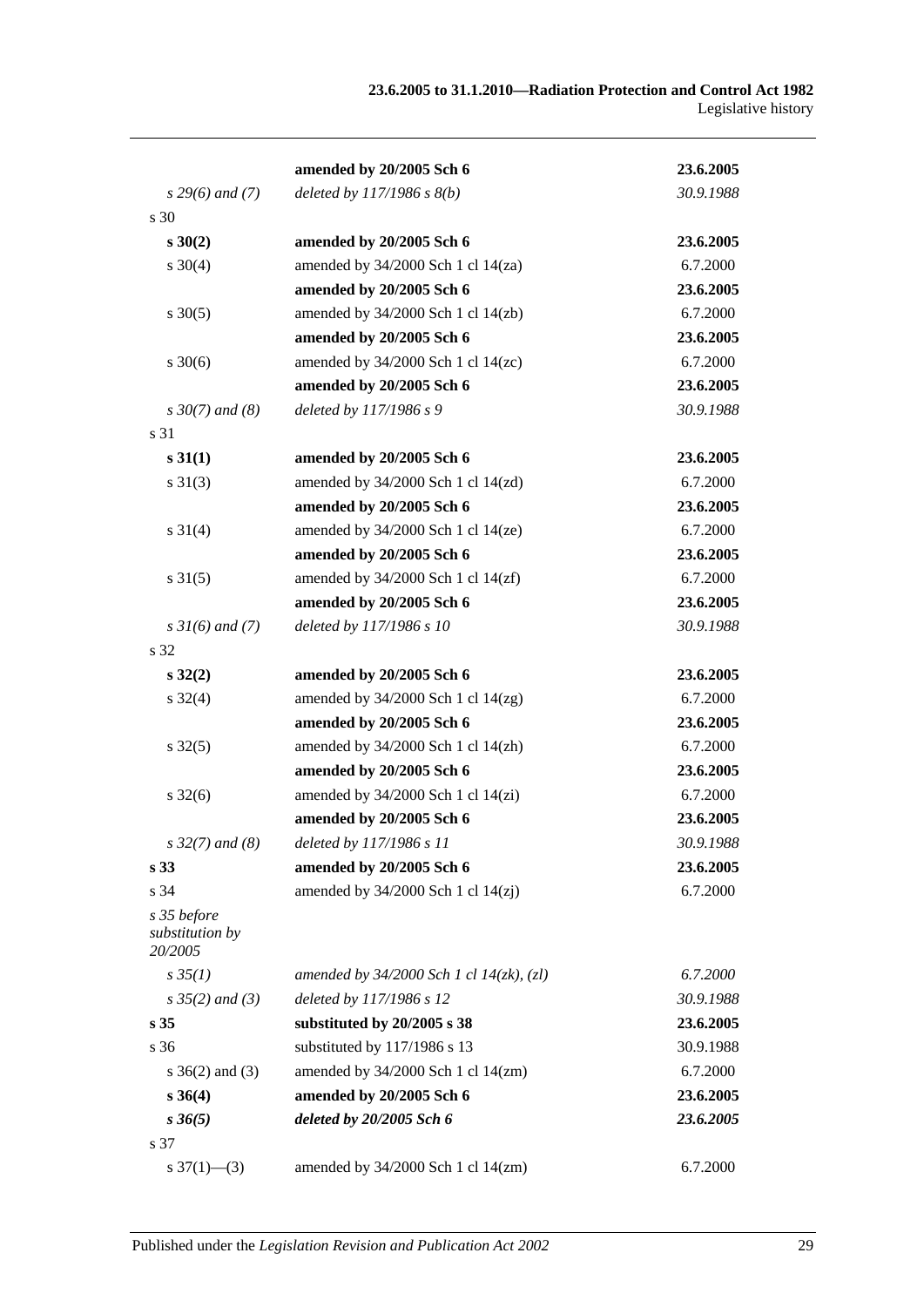|                     | amended by 20/2005 Sch 6                        | 23.6.2005 |
|---------------------|-------------------------------------------------|-----------|
| $s \frac{37(4)}{2}$ | substituted by 52/1988 s 4                      | 30.9.1988 |
| s 38                |                                                 |           |
| $s \, 38(1)$        | amended by $34/2000$ Sch 1 cl $14$ (zm)         | 6.7.2000  |
|                     | amended by 20/2005 Sch 6                        | 23.6.2005 |
| $s \, 38(2)$        | amended by 20/2005 Sch 6                        | 23.6.2005 |
| s 39                | deleted by 117/1986 s 14                        | 30.9.1988 |
| s 40                |                                                 |           |
| $s\ 40(2)$          | amended by $34/2000$ Sch 1 cl $14$ (zn), (zo)   | 6.7.2000  |
|                     | amended by 20/2005 Sch 6                        | 23.6.2005 |
| $s\ 40(2a)$         | inserted by 117/1986 s 15(a)                    | 30.9.1988 |
|                     | amended by $34/2000$ Sch 1 cl $14$ (zp)         | 6.7.2000  |
|                     | amended by 20/2005 Sch 6                        | 23.6.2005 |
| $s\ 40(2b)$         | inserted by $117/1986$ s $15(a)$                | 30.9.1988 |
|                     | amended by $34/2000$ Sch 1 cl $14(zq)$          | 6.7.2000  |
|                     | amended by 20/2005 Sch 6                        | 23.6.2005 |
| $s\ 40(3)$          | amended by 117/1986 s 15(b)                     | 30.9.1988 |
|                     | amended by 20/2005 Sch 6                        | 23.6.2005 |
| $s\,40(4)$          | amended by 20/2005 Sch 6                        | 23.6.2005 |
| $s\ 40(4a)$         | inserted by $117/1986$ s $15(c)$                | 30.9.1988 |
|                     | amended by $34/2000$ Sch 1 cl $14(zr)$          | 6.7.2000  |
|                     | amended by 20/2005 Sch 6                        | 23.6.2005 |
| $s\ 40(4b)$         | inserted by $117/1986$ s $15(c)$                | 30.9.1988 |
|                     | amended by $34/2000$ Sch 1 cl $14(zs)$ , $(zt)$ | 6.7.2000  |
|                     | amended by 20/2005 Sch 6                        | 23.6.2005 |
| $s\ 40(4c)$         | inserted by $117/1986$ s $15(c)$                | 30.9.1988 |
|                     | amended by $34/2000$ Sch 1 cl $14(zu)$          | 6.7.2000  |
|                     | amended by 20/2005 Sch 6                        | 23.6.2005 |
| $s\ 40(4d)$         | inserted by 117/1986 s 15(c)                    | 30.9.1988 |
|                     | amended by $34/2000$ Sch 1 cl $14(zv)$          | 6.7.2000  |
|                     | amended by 20/2005 Sch 6                        | 23.6.2005 |
| $s\,40(5)$          | amended by $34/2000$ Sch 1 cl $14(xw)$          | 6.7.2000  |
|                     | amended by 20/2005 Sch 6                        | 23.6.2005 |
| s 41                |                                                 |           |
| $s\ 41(1)$          | substituted by 117/1986 s 16                    | 30.9.1988 |
|                     | amended by $34/2000$ Sch 1 cl $14(zx)$          | 6.7.2000  |
|                     | amended by 20/2005 Sch 6                        | 23.6.2005 |
| $s\,41(3)$ —(5)     | amended by 20/2005 Sch 6                        | 23.6.2005 |
| s 42                |                                                 |           |
| $s\ 42(1)$          | amended by $34/2000$ Sch 1 cl $14(zy)$          | 6.7.2000  |
|                     | amended by 20/2005 Sch 6                        | 23.6.2005 |
| $s\ 42(2)$          | amended by 34/2000 Sch 1 cl 14(zz), (zza)       | 6.7.2000  |
|                     | amended by 20/2005 Sch 6                        | 23.6.2005 |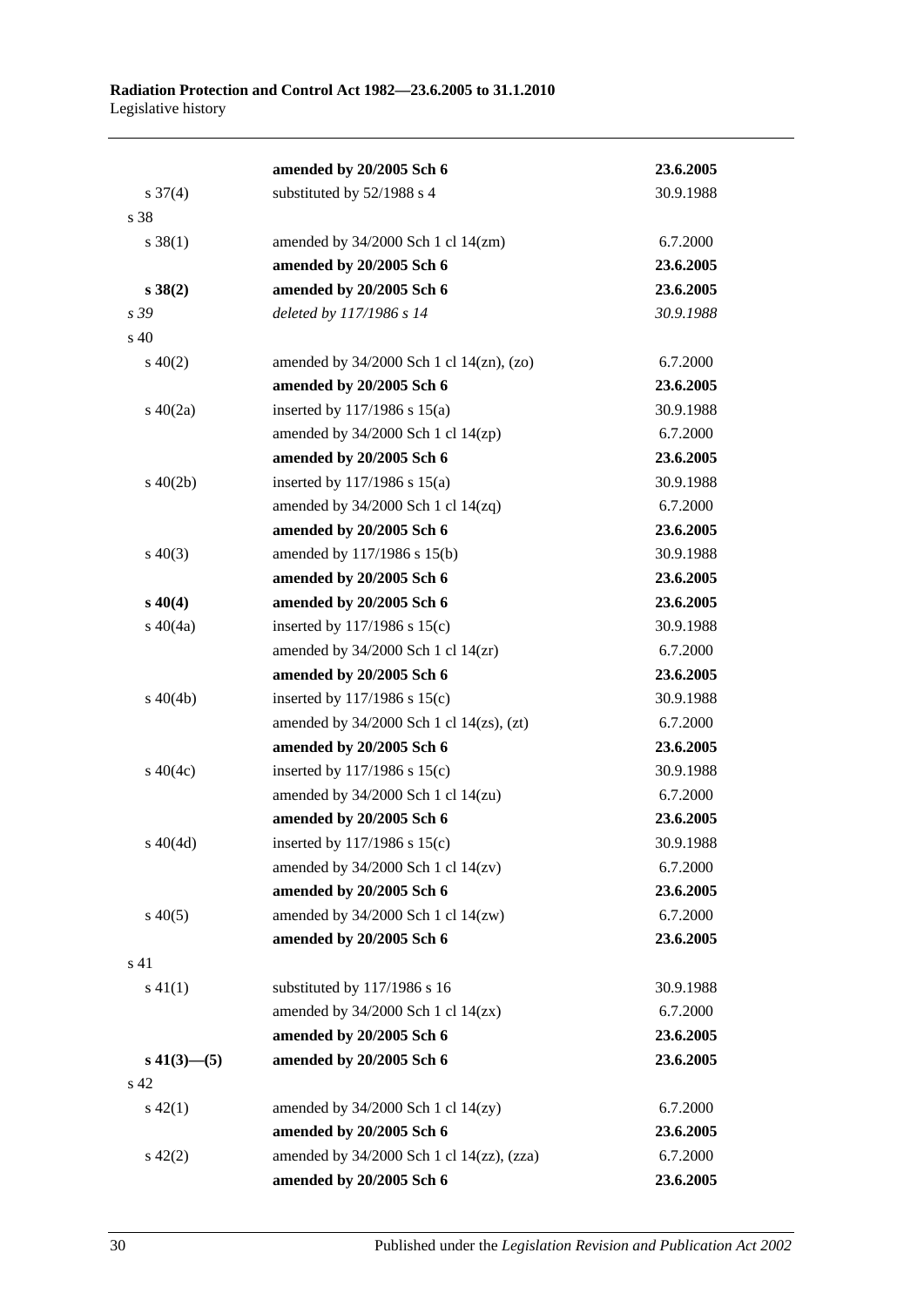| $s\,42(3)$                         | amended by 34/2000 Sch 1 cl 14(zzb)        | 6.7.2000  |
|------------------------------------|--------------------------------------------|-----------|
|                                    | amended by 20/2005 Sch 6                   | 23.6.2005 |
| $s\ 42(4)$ and (5)                 | amended by 20/2005 Sch 6                   | 23.6.2005 |
| $s\,42(6)$                         | amended by 34/2000 Sch 1 cl 14(zzc)        | 6.7.2000  |
|                                    | amended by 20/2005 Sch 6                   | 23.6.2005 |
| s <sub>43</sub>                    |                                            |           |
| $s\,43(2)$                         | amended by 117/1986 s 17(a)                | 30.9.1988 |
| $s\,43(3)$                         | amended by 117/1986 s 17(b)                | 30.9.1988 |
| $s\,43(4)$                         | amended by 20/2005 Sch 6                   | 23.6.2005 |
| $s\,43(5)$                         | inserted by 20/2005 Sch 6                  | 23.6.2005 |
| Pt 4                               |                                            |           |
| $s$ 44                             |                                            |           |
| $s\,44(1)$                         | amended by $34/2000$ Sch 1 cl $14(zzd)$    | 6.7.2000  |
|                                    | amended by 20/2005 Sch 6                   | 23.6.2005 |
| $s\,44(2)$                         | amended by 34/2000 Sch 1 cl 14(zze)        | 6.7.2000  |
|                                    | substituted by 20/2005 Sch 6               | 23.6.2005 |
| $s\,44(3)$                         | amended by 34/2000 Sch 1 cl 14(zzf), (zzg) | 6.7.2000  |
|                                    | amended by 20/2005 Sch 6                   | 23.6.2005 |
| $s\,44(4)$                         | amended by 34/2000 Sch 1 cl 14(zzh)        | 6.7.2000  |
|                                    | amended by 20/2005 Sch 6                   | 23.6.2005 |
| $s\,44(5)$                         | amended by $34/2000$ Sch 1 cl $14(zzi)$    | 6.7.2000  |
|                                    | amended by 20/2005 Sch 6                   | 23.6.2005 |
| $s\,44(6)$                         | amended by 20/2005 Sch 6                   | 23.6.2005 |
| $s\,44(7)$                         | deleted by 20/2005 Sch 6                   | 23.6.2005 |
| s <sub>45</sub>                    | amended by 20/2005 Sch                     | 23.6.2005 |
| s 46 before deletion by<br>20/2005 |                                            |           |
| $s\,46(2a)$                        | inserted by $117/1986$ s $18(a)$           | 30.9.1988 |
| $s\,46(3)$                         | amended by 117/1986 s 18(b)                | 30.9.1988 |
| $s\,46(4)$                         | amended by $117/1986$ s $18(c)$            | 30.9.1988 |
| $s\,46$                            | deleted by 20/2005 Sch 6                   | 23.6.2005 |
| s 47                               | substituted by 20/2005 Sch 6               | 23.6.2005 |
| s <sub>48</sub>                    |                                            |           |
| $s\,48(1)$                         | amended by 20/2005 Sch 6                   | 23.6.2005 |
| $s\,48(2)$                         | amended by 20/2005 Sch 6                   | 23.6.2005 |
| s 49                               |                                            |           |
| $s\,49(1)$                         | amended by 20/2005 Sch 6                   | 23.6.2005 |
| $s\,49(2)$                         | amended by $34/2000$ Sch 1 cl $14(zzj)$    | 6.7.2000  |
|                                    | substituted by 20/2005 Sch 6               | 23.6.2005 |
| s50                                |                                            |           |
| s 50(1)                            | amended by 20/2005 Sch 6                   | 23.6.2005 |
| Sch                                | inserted by 117/1986 s 19                  | 30.9.1988 |
| cl <sub>3</sub>                    | amended by 20/2005 s 39(1)                 | 23.6.2005 |